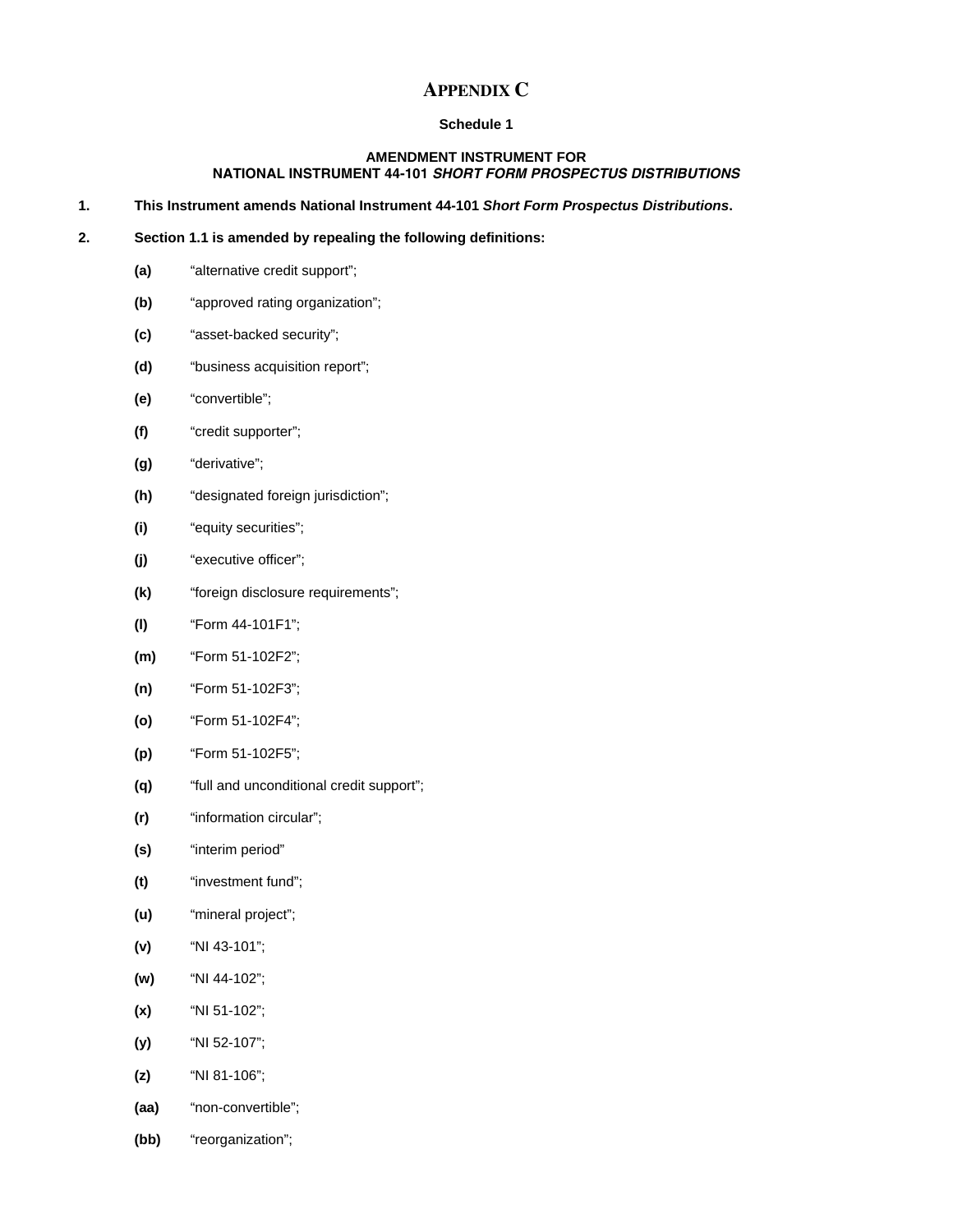- **(cc)** "restricted security";
- **(dd)** "special warrant"; **and**
- **(ee)** "U.S. GAAS".
- **3. Section 1.1 is amended** 
	- **(a) in the definition of** "approved rating" **by striking out** "Dominion Bond Rating Service Limited" **and substituting** "DBRS Limited";
	- **(b) in the definition of** "material change report" **by striking out** "Form 51-102F3" **and substituting** "Form 51- 102F3 *Material Change Report* of NI 51-102";
	- **(c) by adding the following definition after the definition of** "NI 13-101":

""NI 41-101" means National Instrument 41-101 *General Prospectus Requirements;*";

- **(d) in the definition of** "successor issuer" **by striking out** "reorganization" **wherever it occurs and substituting**  "restructuring transaction"; **and**
- **(e) in paragraph (e) of the definition of** "U.S. credit supporter" **by adding** "as defined in National Instrument 71- 101 *The Multijurisdictional Disclosure System*" **after** "is not a commodity pool issuer".

# **4. The following section 1.1.1 is added after section 1.1:**

- **"1.1.1 Definitions in NI 41-101** Every term that is defined or interpreted in NI 41-101, the definition or interpretation of which is not restricted to a specific portion of NI 41-101, has, if used in this Instrument, the meaning ascribed to it in NI 41-101, unless otherwise defined or interpreted in this Instrument."
- **5. Section 1.5 is repealed.**
- **6. Subsection 2.1(1) is amended by adding** "of this Instrument" **after** "in the form of Form 44-101F1".
- **7. Section 2.7 is amended** 
	- **(a) in subsection (1)(b), by adding** "or each predecessor entity's" **before** "comparative annual financial statements for its most recently completed financial year"; **and**
	- **(b) by repealing subsection (2) and substituting the following:** 
		- " $(2)$  Paragraph 2.2(d), paragraph 2.3(1)(d) and paragraph 2.6(1)(b) do not apply to a successor issuer if
			- (a) the successor issuer is not exempt from the requirement in the applicable CD rule to file annual financial statements within a prescribed period after its financial year end, but the successor issuer has not yet, since the completion of the restructuring transaction which resulted in the successor issuer, been required under the applicable CD rule to file annual financial statements, and
			- (b) an information circular relating to the restructuring transaction that resulted in the successor issuer was filed by the successor issuer or an issuer that was a party to the restructuring transaction, and such information circular
				- (i) complied with applicable securities legislation, and
				- (ii) included disclosure in accordance with section 14.2 or 14.5 of Form 51- 102F5 for the successor issuer.".

# **8. Section 4.1 is amended**

- **(a) by repealing subparagraph (a)(iv) and substituting the following:** 
	- "(iv) **Documents Affecting the Rights of Securityholders** a copy of any document required to be filed under subsection 12.1(1) of NI 51-102 or section 16.4 of NI 81-106, as applicable, that relates to the securities being distributed, and that has not previously been filed;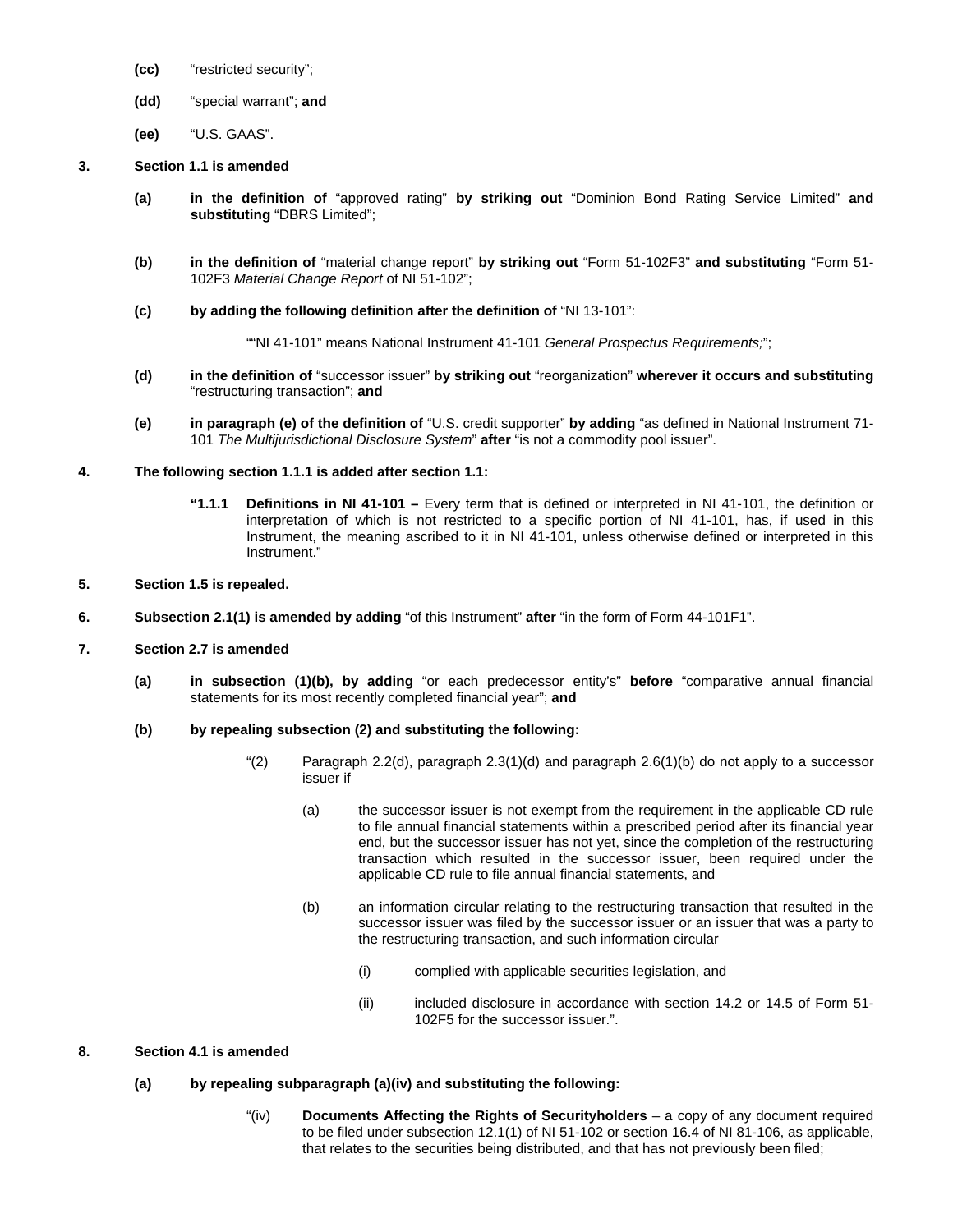- (iv.1) **Material Contracts**  a copy of any material contract required to be filed under section 12.2 of NI 51-102 or section 16.4 of NI 81-106 that has not previously been filed;";
- **(b) in subparagraph (a)(vi), by striking out** "4.4" **and substituting** "10.1 of NI 41-101" **before** "and that has not been previously filed"; **and**
- **(c) by repealing paragraph (b) and substituting the following:** 
	- "(b) deliver to the regulator, concurrently with the filing of the preliminary short form prospectus, the following:
		- (i) **Personal Information Form and Authorization to Collect, Use and Disclose Personal Information** – a completed Appendix A to NI 41-101 for,
			- (A) each director and executive officer of an issuer;
			- (B) if the issuer is an investment fund, each director and executive officer of the manager of the issuer;
			- (C) each promoter of the issuer; and
			- (D) if the promoter is not an individual, each director and executive officer of the promoter,

for whom the issuer has not previously filed or delivered,

- (E) a completed personal information form and authorization in the form set out in Appendix A of NI 41-101,
- (F) before March 17, 2008, a completed authorization in
	- (I) the form set out in Appendix B to this Instrument,
	- (II) the form set out in Ontario Form 41-501F2 *Authorization of Indirect Collection of Personal Information*, or
	- (III) the form set out in Appendix A of Québec Regulation Q-28 *Respecting General Prospectus Requirements*, or
- (G) before March 17, 2008, a completed personal information form or authorization in a form substantially similar to a personal information form or authorization in clause (E) or (F), as permitted under securities legislation; and
- (ii) **Auditor's Comfort Letter Regarding Audited Financial Statements** if a financial statement of an issuer or a business included in, or incorporated by reference into, a preliminary short form prospectus is accompanied by an unsigned auditor's report, a signed letter addressed to the regulator from the auditor of the issuer or of the business, as applicable, prepared in accordance with the form suggested for this circumstance in the Handbook.".

# **9. Paragraph 4.2(a) is amended**

- **(a) by repealing subparagraph (iii) and substituting the following:** 
	- "(iii) **Documents Affecting the Rights of Securityholders**  a copy of any document described under subparagraph 4.1(a)(iv) that has not previously been filed;
	- (iii.1) **Material Contracts** a copy of any material contract described under subparagraph 4.1(a)(iv.1) that has not previously been filed;";
- **(b) in subparagraph (iv),** 
	- **(i) by striking out** "each" **and substituting** "any" **before** "report or valuation";
	- **(ii) by striking out** "section 4.4" **and substituting** "section 10.1 of NI 41-101"; **and**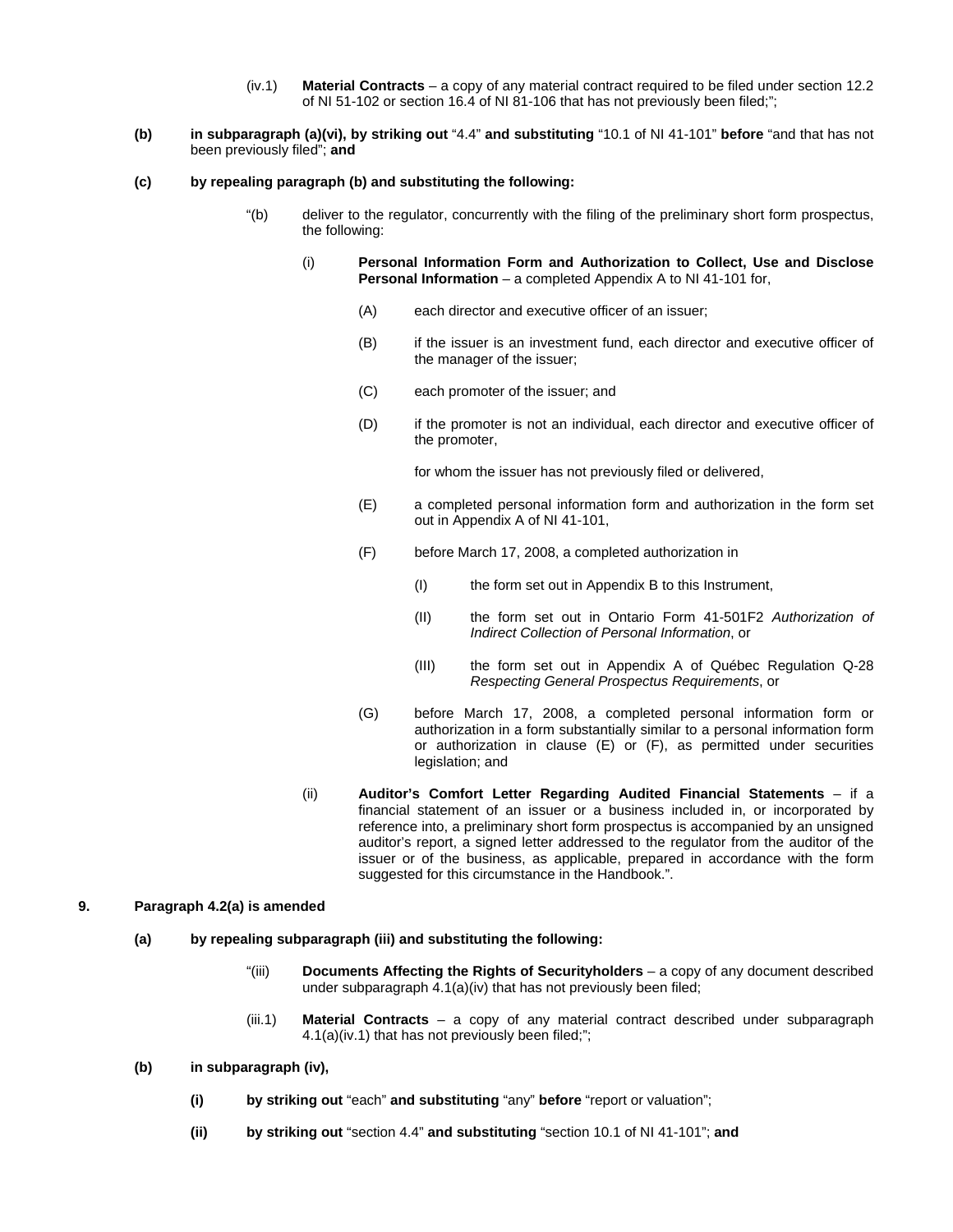- **(iii) by adding** "or (vi)" **after** "subparagraph 4.1(a)(v)";
- **(c) in subparagraph (v), by striking out** "Appendix C" **and substituting** "Appendix B of NI 41-101";
- **(d) by repealing subparagraph (vi) and substituting the following:** 
	- "(vi) **Non-Issuer's Submission to Jurisdiction** a submission to jurisdiction and appointment of agent for service of process of
		- (A) each selling securityholder, and
		- (B) each person or company required to provide a certificate under Part 5 of NI 41-101 or other securities legislation, other than an issuer,

in the form set out in Appendix C of NI 41-101, if the person or company is incorporated or organized under a foreign jurisdiction and does not have an office in Canada or is an individual who resides outside of Canada;";

- **(e) in subparagraph (vii), by striking out** "section 4.4" **and substituting** "section 10.1 of NI 41-101";
- **(f) in subparagraph (viii), by striking out** "section 21.3 of Form 44-101F1" **and substituting** "section 5.12 of NI 41-101";
- **(g) in subparagraph (viii), by striking out** "; and" **and substituting** ";"; **and**
- **(h) by adding the following subparagraphs (ix), (x) and (xi) after subparagraph (viii):** 
	- "(ix) **Undertaking in Respect of Credit Supporter Disclosure** an undertaking of the issuer to file the periodic and timely disclosure of a credit supporter similar to the disclosure provided under section 12.1 of Form 44-101F1, for so long as the securities being distributed are issued and outstanding;
	- (x) **Undertaking to File Documents and Material Contracts** if a document referred to in subparagraph (iii) or (iii.1) has not been executed or become effective before the filing of the final short form prospectus but will be executed or become effective on or before the completion of the distribution, the issuer must file with the securities regulatory authority, no later than the time of filing of the short form prospectus, an undertaking of the issuer to the securities regulatory authority to file the document promptly and in any event within seven days after the completion of the distribution; and
	- (xi) **Undertaking in Respect of Restricted Securities** for distributions of non-voting securities an undertaking of the issuer to give notice to holders of non-voting securities of a meeting of securityholders if a notice of such meeting is given to its registered holders of voting securities; and".

# **10. Paragraph 4.2(b) is repealed and the following is substituted:**

- "(b) deliver to the regulator, no later than the filing of the short form prospectus,
	- (i) a copy of the short form prospectus, blacklined to show changes from the preliminary short form prospectus, and
	- (ii) if the issuer has made an application to list the securities being distributed on an exchange in Canada, a copy of a communication in writing from the exchange stating that the application for listing has been made and has been accepted subject to the issuer meeting the requirements for listing of the exchange.".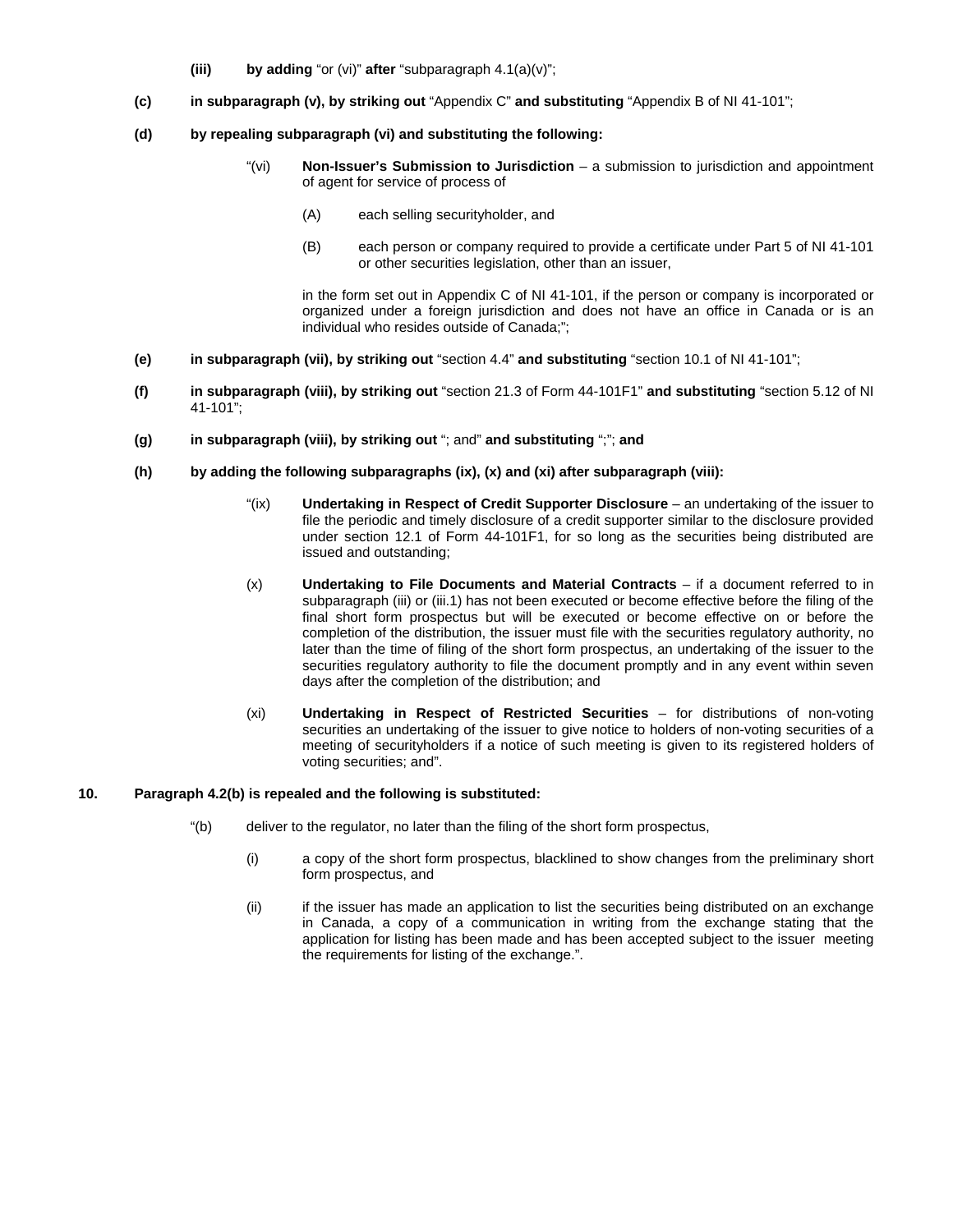### **11. Section 4.3 is repealed and the following is substituted:**

## "**4.3 Review of Unaudited Financial Statements**

- (1) Subject to subsection (2), any unaudited financial statements, other than *pro forma* financial statements, included in, or incorporated by reference into, a short form prospectus must have been reviewed in accordance with the relevant standards set out in the Handbook for a review of financial statements by the person or company's auditor or a public accountant's review of financial statements.
- (2) If NI 52-107 permits the financial statements of the person or company in subsection (1) to be audited in accordance with
	- (a) U.S. GAAS, the unaudited financial statements may be reviewed in accordance with U.S. review standards,
	- (b) International Standards on Auditing, the unaudited financial statements may be reviewed in accordance with International Standards on Review Engagement issued by the International Auditing and Assurance Standards Board, or
	- (c) auditing standards that meet the foreign disclosure requirements of the designated foreign jurisdiction to which the issuer is subject, the unaudited financial statements
		- (i) may be reviewed in accordance with review standards that meet the foreign disclosure requirements of the designated foreign jurisdiction, or
		- (ii) do not have to be reviewed if
			- (A) the designated foreign jurisdiction does not have review standards for unaudited financial statements, and
			- (B) the short form prospectus includes disclosure that the unaudited financial statements have not been reviewed.".
- **12. Section 4.4 is repealed.**
- **13. Section 4.5 is repealed.**
- **14. PART 5 is repealed.**
- **15. PART 6 is repealed.**
- **16. Except in Ontario, the following section 7.2 is added after section 7.1. In Ontario, section 7.2 is repealed and substituted with the following:** 
	- "**7.2 Solicitations of Expressions of Interest Over-allotment Options** The prospectus requirement does not apply to solicitations of expressions of interest before the filing of a preliminary short form prospectus for securities to be issued pursuant to an over-allotment option that are qualified for distribution under a short form prospectus in accordance with this Instrument, if
		- (a) the issuer has entered into an enforceable agreement with the underwriters who have agreed to purchase the securities offered under a short form prospectus, other than the securities issuable on the exercise of an over-allotment option,
		- (b) the agreement referred to in paragraph (a) has fixed the terms of the distribution and requires that the issuer file a preliminary short form prospectus for the securities and obtain from the regulator a receipt, dated as of a date that is not more than four business days after the date that the agreement is entered into, for the preliminary short form prospectus,
		- (c) the issuer has issued and filed a news release announcing the agreement immediately upon entering into the agreement,
		- (d) upon issuance of a receipt for the preliminary short form prospectus, a copy of the preliminary short form prospectus is sent to each person or company who has expressed an interest in acquiring the securities, and
		- (e) except as provided in paragraph (a), no agreement of purchase and sale for the securities is entered into until the short form prospectus has been filed and a receipt obtained.".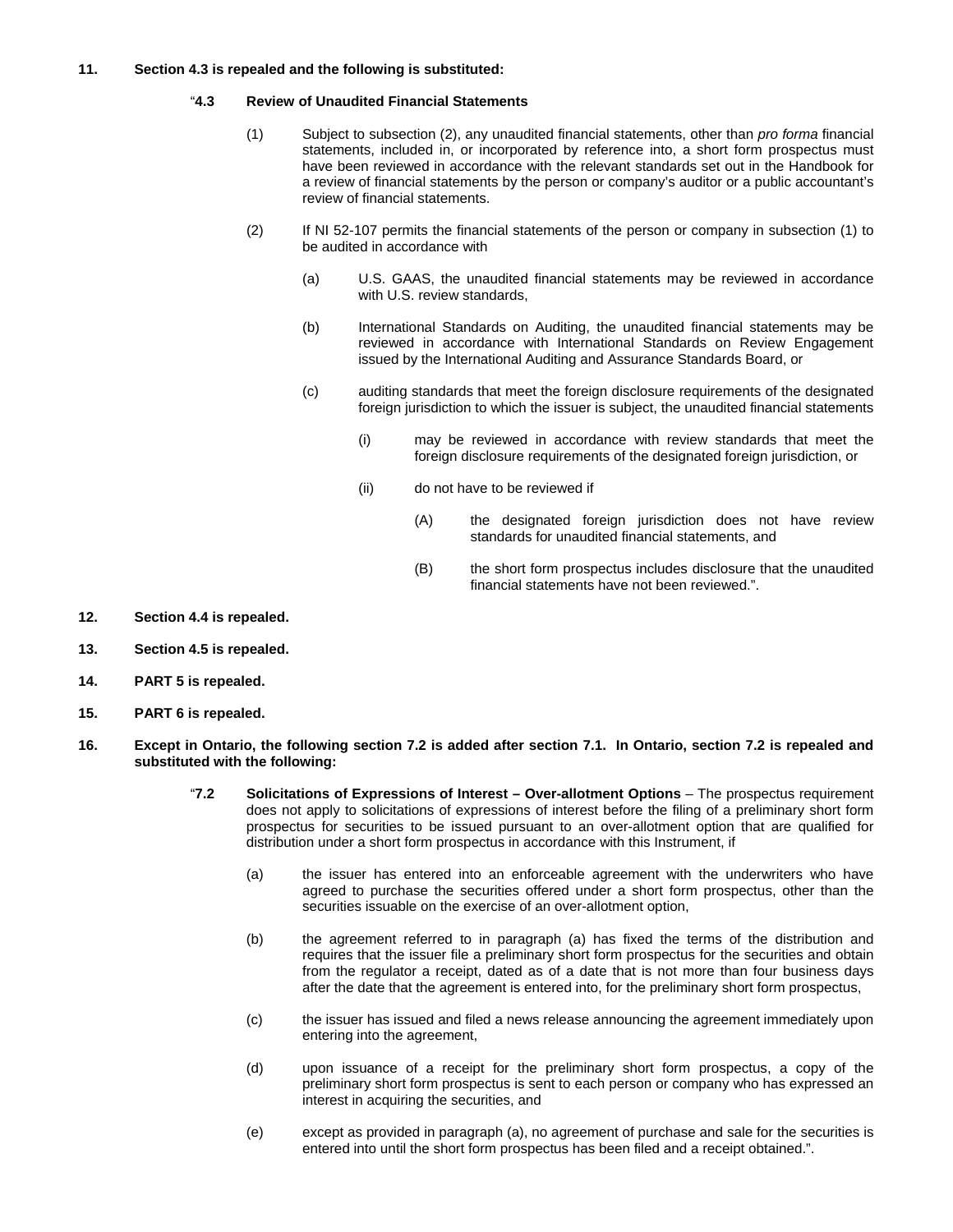### **17. Section 8.2 is amended**

**(a) in subsection (1), by striking out** "or subsection 4.5(3)"; **and** 

#### **(b) by repealing subsection (2) and substituting the following:**

- "(2) The issuance of a receipt for a final short form prospectus or an amendment to a final short form prospectus is not evidence that the exemption has been granted unless
	- (a) the person or company that sought the exemption sent to the regulator
		- (i) the letter or memorandum referred to in subsection 8.1(3), on or before the date of the filing of the preliminary short form prospectus, or
		- (ii) the letter or memorandum referred to in subsection 8.1(3) after the date of the filing of the preliminary short form prospectus and received a written acknowledgement from the regulator that the exemption may be evidenced in the manner set out in subsection (1), and
	- (b) the regulator has not before, or concurrently with, the issuance of the receipt sent notice to the person or company that sought the exemption, that the exemption sought may not be evidenced in the manner set out in subsection (1).".
- **18. Appendices B, C and D are repealed.**

### **Schedule 2**

- **1. This Schedule amends Form 44-101F1** *Short Form Prospectus***.**
- **2. Form 44-101F1 Short Form Prospectus is amended by striking out** "security holder" **wherever it occurs and substituting** "securityholder".

# **3. The INSTRUCTIONS before Item 1 are amended**

- **(a) in Instruction (1), by striking out** "*, and, in Québec, not to make any misrepresentation likely to affect the value or market price of,*";
- **(b) by repealing Instruction (2) and substituting the following:** 
	- "*(2) Terms used and not defined in this Form that are defined or interpreted in the Instrument or NI 41-101 bear that definition or interpretation. Other definitions are set out in NI 14-101.*";
- **(c) in Instruction (3)** 
	- **(i) by striking out** "*should be*" **wherever it occurs and substituting** "*must be*", **and**
	- **(ii) by striking out** "*should generally be*" **and substituting** "*is*";
- **(d) in Instruction (6), by striking out** "*easy to read*" **and substituting** "*easy-to-read*";
- **(e) by repealing Instruction (8) and substituting the following:** 
	- "*(8) Where the term "issuer" is used, it may be necessary, in order to meet the requirement for full, true and plain disclosure of all material facts, to also include disclosure with respect to persons or companies that the issuer is required, under the issuer's GAAP, to consolidate, proportionately consolidate or account for using the equity method (for example, including "subsidiaries" as that term is used in the Handbook). If it is more likely than not that a person or company will become an entity that the issuer will be required, under the issuer's GAAP, to consolidate, proportionately consolidate or account for using the equity method, it may be necessary to also include disclosure with respect to the person or company.*";
- **(f) in Instruction (12), by striking out** "*National Instrument 51-101 Standards of Disclosure for Oil and Gas Activities (NI 51-101)*" **and substituting** "*NI 51-101*"; **and**
- **(g) by adding the following Instructions (14) through (18) after Instruction (13):**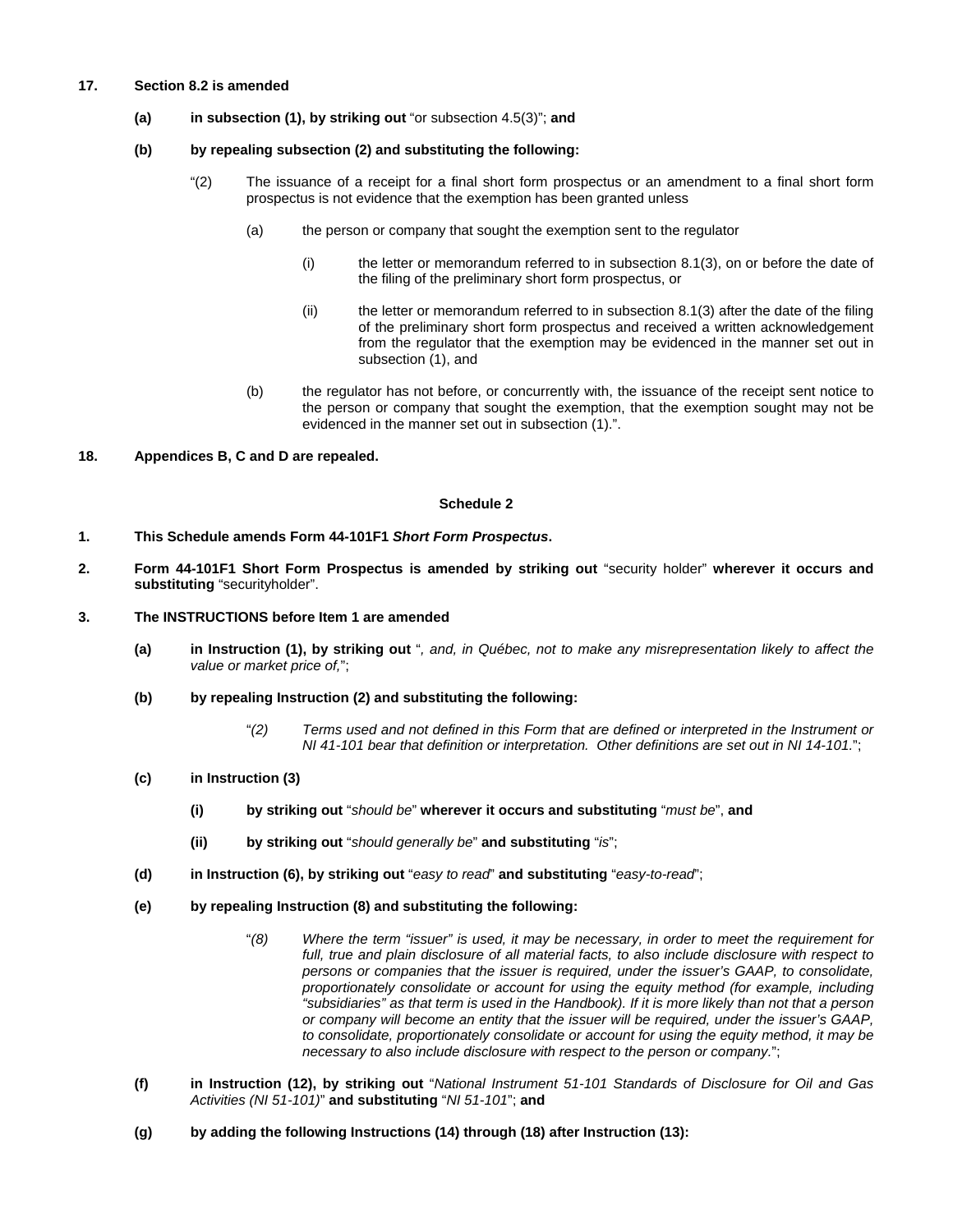- "*(14) If an issuer discloses financial information in a short form prospectus in a currency other than the Canadian dollar, prominently disclose the currency in which the financial information is disclosed.*
- *(15) Except as otherwise required or permitted, include information in a narrative form. The issuer may include graphs, photographs, maps, artwork or other forms of illustration, if relevant to the business of the issuer or the distribution and not misleading. Include descriptive headings. Except for information that appears in a summary, information required under more than one Item need not be repeated.*
- *(16) Certain requirements in this Form make reference to requirements in another instrument or form. Unless this Form states otherwise, issuers must also follow the instructions or requirements in the other instrument or form.*
- *(17) Wherever this Form uses the word "subsidiary", the term includes companies and other types of business organizations such as partnerships, trusts, and other unincorporated business entities.*
- *(18) Issuers must supplement any disclosure incorporated by reference into a short form prospectus if that supplemented disclosure is necessary to ensure that the short form prospectus provides full, true and plain disclosure of all material facts related to the securities to be distributed as required under Item 18 of this Form.*".

## **4. Section 1.3 is amended**

- **(a) by striking out** "bold" **and substituting** "boldface" **before** "type and the bracketed information completed:"; **and**
- **(b) by striking out** "[Insert if the offering is made in Québec "For the purpose of the Province of Québec, this simplified prospectus contains information to be completed by consulting the permanent information record. A copy of the permanent information record may be obtained without charge from the secretary of the issuer at the above-mentioned address and telephone number and is also available electronically at www.sedar.com."]".

### **5. Section 1.6 is amended**

## **(a) repealing subsection (2) and substituting the following:**

- "**(2)** If there is an over-allotment option or an option to increase the size of the distribution before closing,
	- (a) disclose that a purchaser who acquires securities forming part of the underwriters' over-allocation position acquires those securities under this short form prospectus, regardless of whether the over-allocation position is ultimately filled through the exercise of the over-allotment option or secondary market purchases, and
	- (b) describe the terms of the option.";

## **(b) by adding the following subsection (3.1) after subsection (3):**

- "**(3.1)** If a minimum subscription amount is required from each subscriber, provide details of the minimum subscription requirements in the table required under subsection (1).";
- **(c) in subsection (4), by striking out** "bold" **and substituting** "boldface" **before** "type the effective yield if held to maturity."; **and**
- **(d) by adding the following Instructions (1) and (2) after subsection (7):**

# "*INSTRUCTIONS*

- *(1) Estimate amounts, if necessary. For non-fixed price distributions that are being made on a best efforts basis, disclosure of the information called for by the table may be set forth as a percentage or a range of percentages and need not be set forth in tabular form.*
- *(2) If debt securities are being distributed, also express the information in the table as a percentage.*".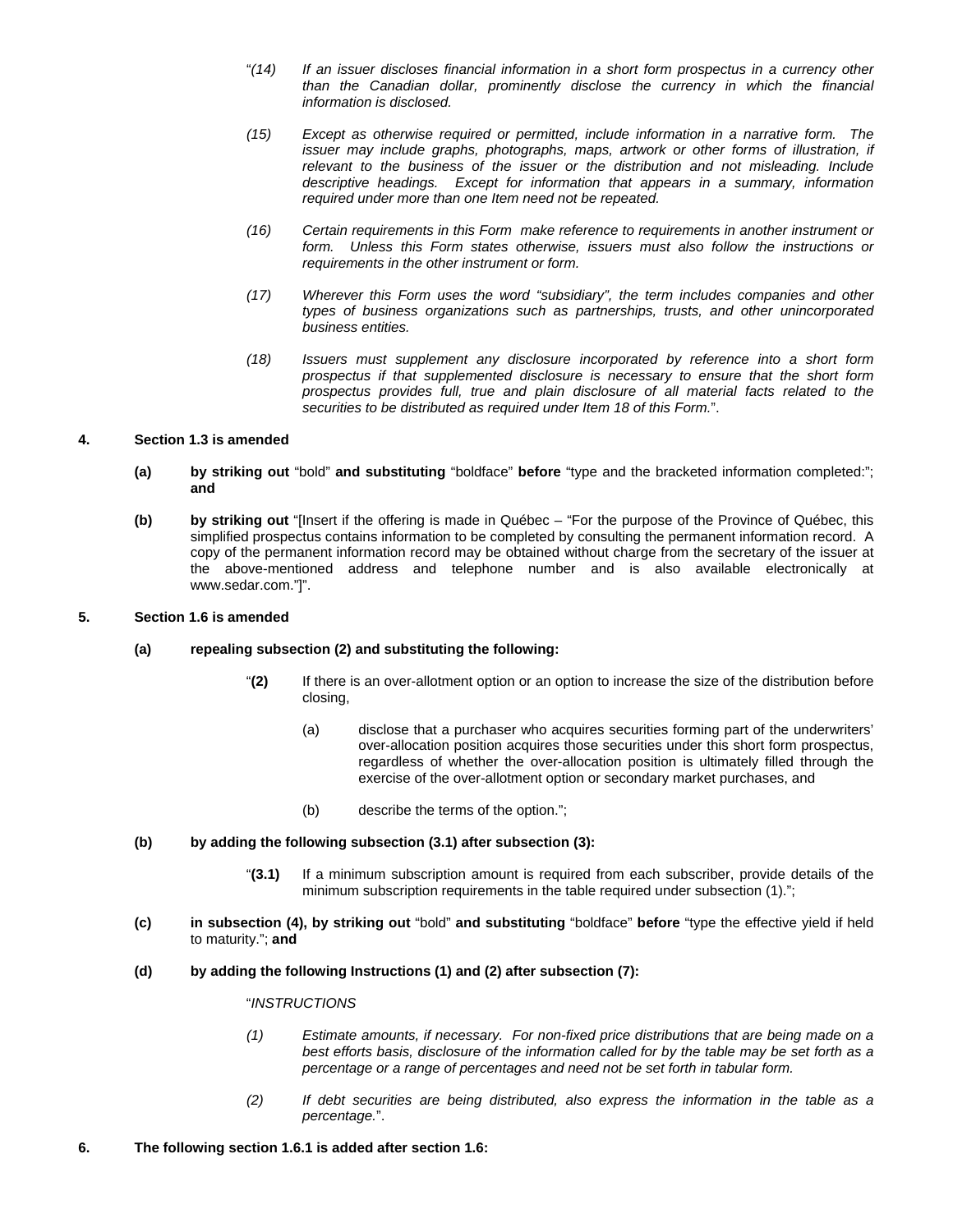"**1.6.1 Offering price in currency other than Canadian dollar** – If the offering price of the securities being distributed is disclosed in a currency other than the Canadian dollar, disclose in boldface type the reporting currency.".

# **7. Paragraph 1.7(d) is repealed and the following is substituted:**

"(d) that prices may vary from purchaser to purchaser and during the period of distribution;".

### **8. The following section 1.7.1 is added after section 1.7:**

- "**1.7.1 Pricing Disclosure** If the offering price or the number of securities being distributed, or an estimate of the range of the offering price or of the number of securities being distributed, has been publicly disclosed in a jurisdiction or a foreign jurisdiction as of the date of the preliminary short form prospectus, include this information in the preliminary short form prospectus.".
- **9. Section 1.8 is amended by striking out** "bold" **and substituting** "boldface" **before** "type a cross-reference to the section".

### **10. Subsection 1.9(3) is repealed and the following is substituted:**

"**(3)** If no market for the securities being distributed under the short form prospectus exists or is expected to exist upon completion of the distribution, state the following in boldface type:

> There is no market through which the securities may be sold and purchasers may not be able to resell securities purchased under the short form prospectus. This may affect the pricing of the securities in the secondary market, the transparency and availability of trading prices, the liquidity of the securities, and the extent of issuer regulation. See Risk Factors.".

#### **11. Section 1.10 is amended**

### **(a) by repealing subsection (2) and substituting the following:**

- "**(2)** If applicable, comply with the requirements of NI 33-105 for front page prospectus disclosure.";
- **(b) in subsection (5), by striking out** "bold" **and substituting** "boldface" **before** "type to the effect that no underwriter has been involved in the preparation"; **and**

#### **(c) by repealing subsection (6) and substituting the following:**

| "(6) | Provide the following tabular information |
|------|-------------------------------------------|
|      |                                           |

| Underwriter's<br><b>Position</b>                                                | <b>Maximum size or</b><br>number of securities<br>available | <b>Exercise period or</b><br><b>Acquisition date</b> | <b>Exercise price or</b><br>average acquisition<br>price |
|---------------------------------------------------------------------------------|-------------------------------------------------------------|------------------------------------------------------|----------------------------------------------------------|
| Over-allotment option                                                           |                                                             |                                                      |                                                          |
| Compensation option                                                             |                                                             |                                                      |                                                          |
| Any other option<br>granted by issuer or<br>insider of issuer to<br>underwriter |                                                             |                                                      |                                                          |
| Total securities under<br>option issuable to<br>underwriter                     |                                                             |                                                      |                                                          |
| Other compensation<br>securities issuable to<br>underwriter                     |                                                             |                                                      |                                                          |

### *INSTRUCTION*

*If the underwriter has been granted compensation securities, state, in a footnote, whether the prospectus qualifies the grant of all or part of the compensation securities and provide a crossreference to the applicable section in the prospectus where further information about the compensation securities is provided.*".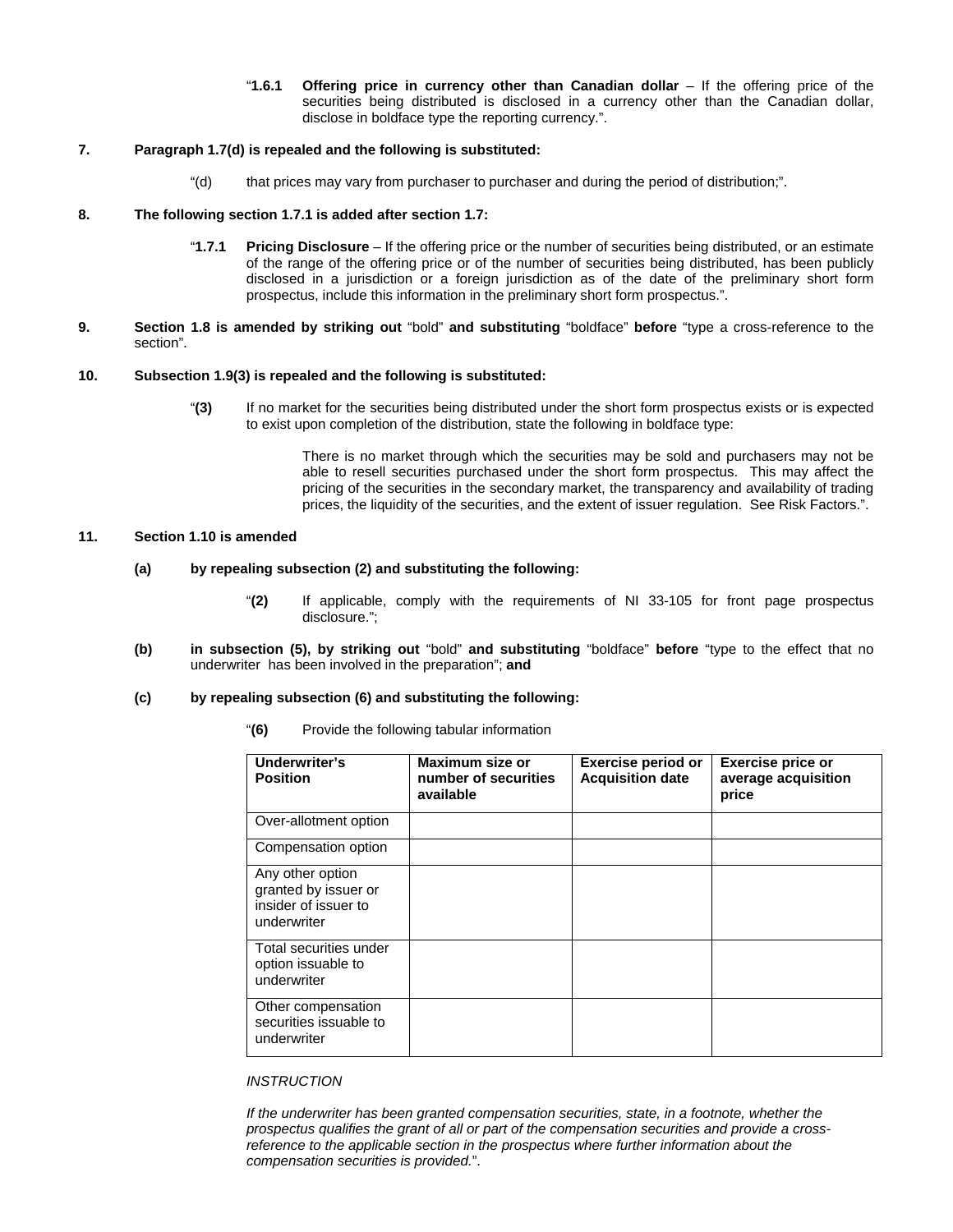# **12. Section 1.11 is repealed and the following is substituted:**

"**1.11 International Issuers** – If the issuer, a selling securityholder, or any person or company required to provide a certificate under Part 5 of NI 41-101 or other securities legislation, is incorporated, continued, or otherwise organized under the laws of a foreign jurisdiction or resides outside of Canada, state the following on the cover page or under a separate heading elsewhere in the short form prospectus, with the bracketed information completed:

> "The [issuer, selling securityholder, person or company signing a certificate under Part 5 of NI 41-101 or securities legislation] is incorporated, continued or otherwise organized under the laws of a foreign jurisdiction or resides outside of Canada. Although [the person or company described above] has appointed [name(s) and addresses of agent(s) for service] as its agent(s) for service of process in [list jurisdictions] it may not be possible for investors to enforce judgments obtained in Canada against [the person or company described above]."".

# **13. Section 1.12 is repealed and the following is substituted:**

# "**1.12 Restricted Securities**

- **(1)** Describe the number and class or classes of restricted securities being distributed using the appropriate restricted security terms in the same type face and type size as the rest of the description.
- **(2)** If the securities being distributed are restricted securities and the holders of the securities do not have the right to participate in a takeover bid made for other equity securities of the issuer, disclose that fact.".
- **14. Section 1.13 is amended by striking out** "bold" **and substituting** "boldface" **after** "disclose this fact in".

## **15. Item 4 is repealed and the following is substituted:**

## "**Item 4 Use of Proceeds**

# **4.1 Proceeds**

- **(1)** State the estimated net proceeds to be received by the issuer or selling securityholder or, in the case of a non-fixed price distribution or a distribution to be made on a best efforts basis, the minimum amount, if any, of net proceeds to be received by the issuer or selling securityholder from the sale of the securities distributed.
- **(2)** State the particulars of any provisions or arrangements made for holding any part of the net proceeds of the distribution in trust or escrow subject to the fulfillment of conditions.
- **(3)** If the short form prospectus is used for a special warrant or similar transaction, state the amount that has been received by the issuer of the special warrants or similar securities on the sale of the special warrants or similar securities.

## **4.2 Principal Purposes – Generally**

- **(1)** Describe in reasonable detail and, if appropriate, using tabular form, each of the principal purposes, with approximate amounts, for which the net proceeds will be used by the issuer.
- **(2)** If the closing of the distribution is subject to a minimum subscription, provide disclosure of the use of proceeds for the minimum and maximum subscriptions.

# **4.3 Principal Purposes – Indebtedness**

- **(1)** If more than 10% of the net proceeds will be used to reduce or retire indebtedness and the indebtedness was incurred within the two preceding years, describe the principal purposes for which the proceeds of the indebtedness were used.
- **(2)** If the creditor is an insider, associate or affiliate of the issuer, identify the creditor and the nature of the relationship to the issuer and disclose the outstanding amount owed.

#### **4.4 Principal Purposes – Asset Acquisition**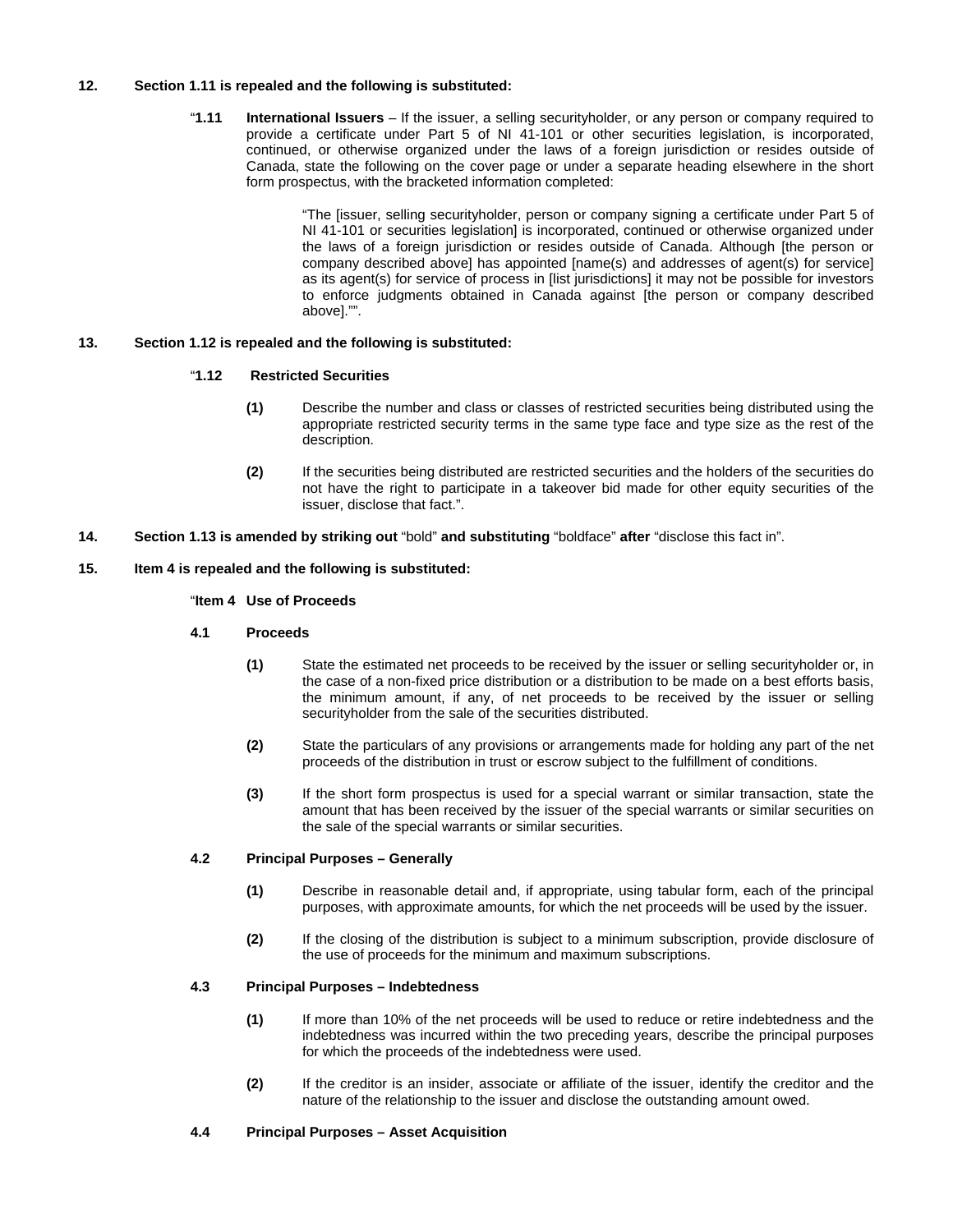- **(1)** If more than 10% of the net proceeds are to be used to acquire assets, describe the assets.
- **(2)** If known, disclose the particulars of the purchase price being paid for or being allocated to the assets or categories of assets, including intangible assets.
- **(3)** If the vendor of the assets is an insider, associate or affiliate of the issuer, identify the vendor and the nature of the relationship to the issuer, and disclose the method used in determining the purchase price.
- **(4)** Describe the nature of the title to or interest in the assets to be acquired by the issuer.
- **(5)** If part of the consideration for the acquisition of the assets consists of securities of the issuer, give brief particulars of the class, number or amount, voting rights, if any, and other appropriate information relating to the securities, including particulars of the issuance of securities of the same class within the two preceding years.
- **4.5 Principal Purposes Insiders, etc.** If an insider, associate or affiliate of the issuer will receive more than 10% of the net proceeds, identify the insider, associate or affiliate and the nature of the relationship to the issuer, and disclose the amount of net proceeds to be received.
- **4.6 Principal Purposes Research and Developmen**t If more than 10% of the net proceeds from the distribution will be used for research and development of products or services, describe
	- (a) the timing and stage of research and development programs that management anticipates will be reached using such proceeds,
	- (b) the major components of the proposed programs that will be funded using the proceeds from the distribution, including an estimate of anticipated costs,
	- (c) if the issuer is conducting its own research and development, is subcontracting out the research and development or is using a combination of those methods, and
	- (d) the additional steps required to reach commercial production and an estimate of costs and timing.

### **4.7 Business Objectives and Milestones**

- **(1)** State the business objectives that the issuer expects to accomplish using the net proceeds of the distribution under section 4.1.
- **(2)** Describe each significant event that must occur for the business objectives described under subsection (1) to be accomplished and state the specific time period in which each event is expected to occur and the costs related to each event.

## **4.8 Unallocated Funds in Trust or Escrow**

- **(1)** Disclose that unallocated funds will be placed in a trust or escrow account, invested or added to the working capital of the issuer.
- **(2)** Give details of the arrangements made for, and the persons or companies responsible for,
	- (a) the supervision of the trust or escrow account or the investment of unallocated funds, and
	- (b) the investment policy to be followed.
- **4.9 Other Sources of Funding** If any material amounts of other funds are to be used in conjunction with the proceeds, state the amounts and sources of the other funds.

#### **4.10 Financing by Special Warrants, etc.**

- **(1)** If the short form prospectus is used to qualify the distribution of securities issued upon the exercise of special warrants or the exercise of other securities acquired on a short form prospectus-exempt basis, describe the principal purposes for which the proceeds of the short form prospectus-exempt financing were used or are to be used.
- **(2)** If all or a portion of the funds have been spent, explain how the funds were spent.".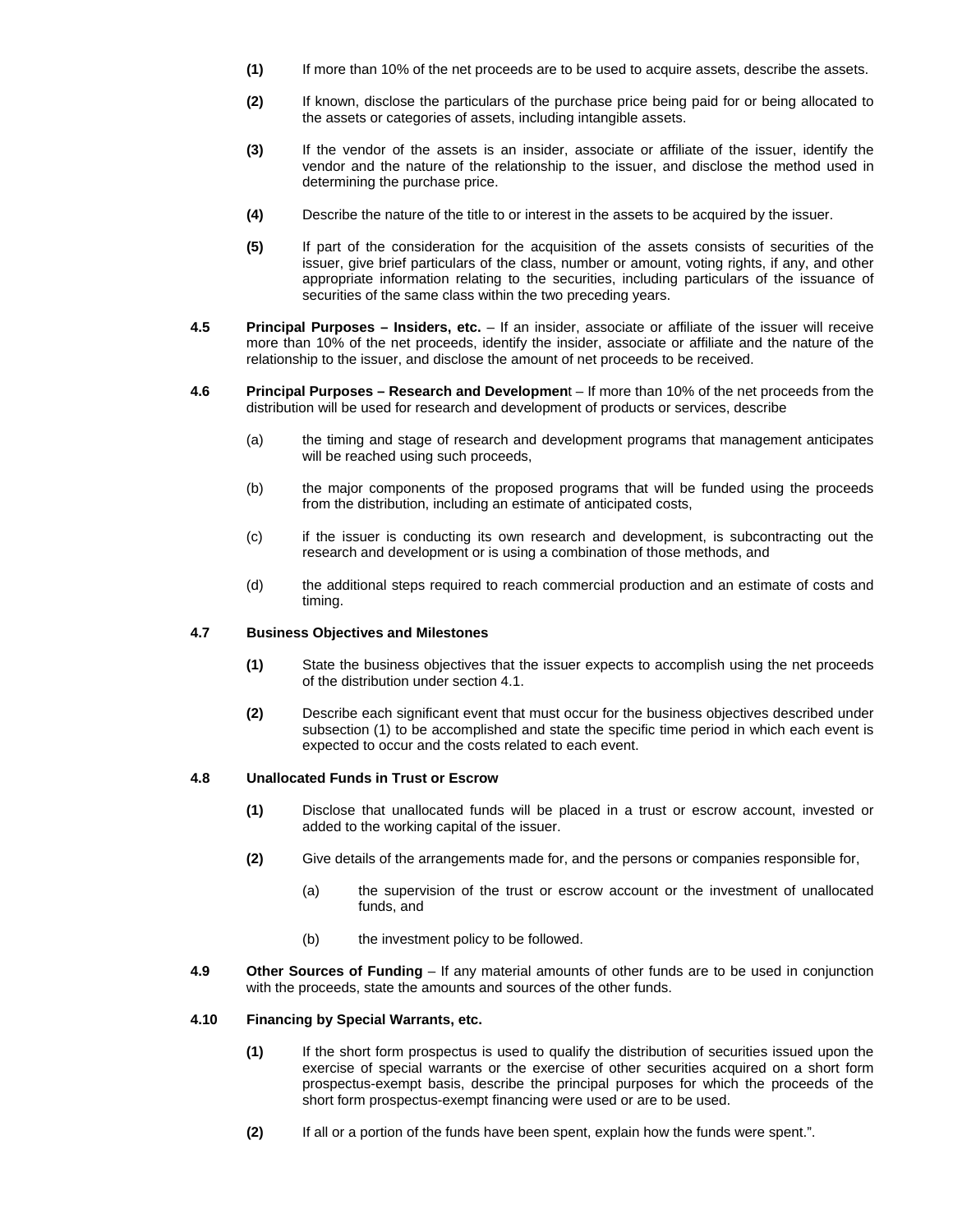## **16. Section 5.1 is repealed and the following is substituted:**

- "**5.1 Disclosure of Conditions to Underwriters' Obligations** If securities are distributed by an underwriter that has agreed to purchase all of the securities at a specified price and the underwriter's obligations are subject to conditions,
	- (a) include a statement in substantially the following form, with the bracketed information completed and with modifications necessary to reflect the terms of the distribution:

"Under an agreement dated [insert date of agreement] between [insert name of issuer or selling securityholder] and [insert name(s) of underwriter(s)], as underwriter[s], [insert name of issuer or selling securityholder] has agreed to sell and the underwriter[s] [has/have] agreed to purchase on [insert closing date] the securities at a price of [insert offering price], payable in cash to [insert name of issuer or selling securityholder] against delivery. The obligations of the underwriter[s] under the agreement may be terminated at [its/their] discretion on the basis of [its/their] assessment of the state of the financial markets and may also be terminated upon the occurrence of certain stated events. The underwriter[s] [is/are], however, obligated to take up and pay for all of the securities if any of the securities are purchased under the agreement.", and

(b) describe any other conditions and indicate any information known that is relevant to whether such conditions will be satisfied.".

#### **17. Section 5.4 is repealed and the following is substituted:**

"**5.4 Stabilization** – If the issuer, a selling securityholder or an underwriter knows or has reason to believe that there is an intention to over-allot or that the price of any security may be stabilized to facilitate the distribution of the securities, describe the nature of these transactions, including the anticipated size of any over-allocation position, and explain how the transactions are expected to affect the price of the securities.".

#### **18. The following section 5.4.1 is added after section 5.4:**

"**5.4.1 Underwriting Discounts – Interests of Management and Others in Material Transactions** – Disclose any material underwriting discounts or commissions on the sale of securities by the issuer if any of the persons or companies listed under section 13.1 of Form 51-102F2 were or are to be an underwriter or are associates, affiliates or partners of a person or company that was or is to be an underwriter.".

#### **19. Section 5.5 is repealed and the following is substituted:**

- "**5.5 Minimum Distribution** If securities are being distributed on a best efforts basis and minimum funds are to be raised, state
	- (a) the minimum funds to be raised,
	- (b) that the issuer must appoint a registered dealer authorized to make the distribution, a Canadian financial institution, or a lawyer who is a practicing member in good standing with a law society of a jurisdiction in which the securities are being distributed, or a notary in Québec, to hold in trust all funds received from subscriptions until the minimum amount of funds stipulated in paragraph (a) has been raised, and
	- (c) that if the minimum amount of funds is not raised within the distribution period, the trustee must return the funds to the subscribers without any deductions.
- **5.5.1 Approvals** If the proceeds of the distribution will be used to substantially fund a material undertaking that would constitute a material departure from the business or operations of the issuer and the issuer has not obtained all material licences, registrations and approvals necessary for the stated principal use of proceeds, include a statement that
	- (a) the issuer must appoint a registered dealer authorized to make the distribution, a Canadian financial institution, or a lawyer who is a practicing member in good standing with a law society of a jurisdiction in which the securities are being distributed, or a notary in Québec, to hold in trust all funds received from subscriptions until all material licenses, registrations and approvals necessary for the stated principal use of proceeds have been obtained, and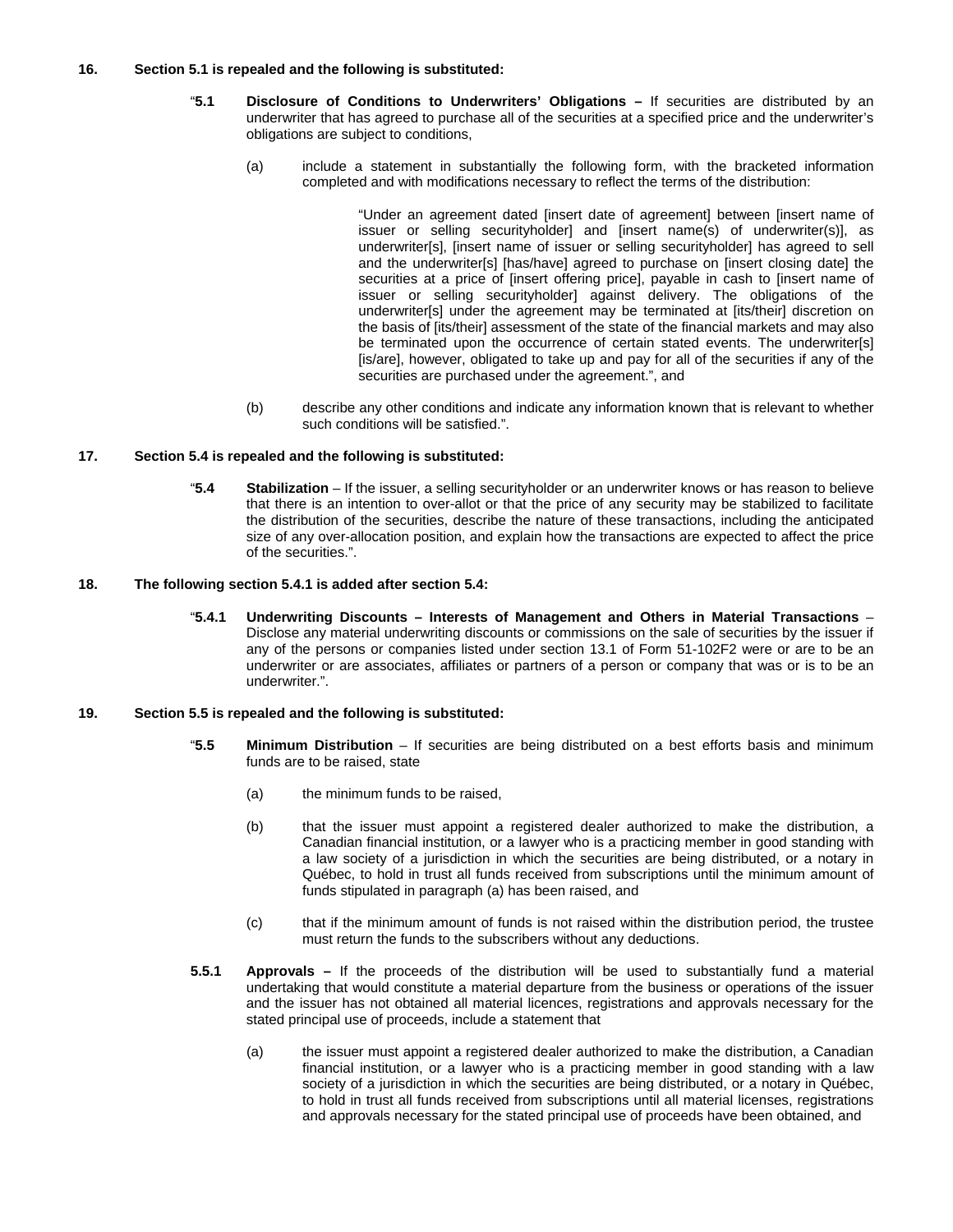(b) if all material licenses, registrations and approvals necessary for the operation of the material undertaking have not been obtained within 90 days from the date of receipt of the final short form prospectus, the trustee must return the funds to subscribers.".

## **20. Section 5.6 is repealed and the following is substituted:**

"**5.6 Reduced Price Distributions** – If the underwriter may decrease the offering price after the underwriter has made a reasonable effort to sell all of the securities at the initial offering price disclosed in the short form prospectus in accordance with the procedures permitted by the Instrument, disclose this fact and that the compensation realised by the underwriter will be decreased by the amount that the aggregate price paid by purchasers for the securities is less than the gross proceeds paid by the underwriter to the issuer or selling securityholder.".

#### **21. The following section 5.10 is added after section 5.9:**

"**5.10 Special Warrants Acquired by Underwriters or Agents** – Disclose the number and dollar value of any special warrants acquired by any underwriter or agent and the percentage of the distribution represented by those special warrants.".

# **22. Section 6.1 is amended**

- **(a) by repealing subsection (1) and substituting the following:** 
	- "**(1)** If the securities being distributed are debt securities having a term to maturity in excess of one year or are preferred shares, disclose the following earnings coverage ratios adjusted in accordance with subsection (2):
		- (a) the earnings coverage ratio based on the most recent 12-month period included in the issuer's current annual financial statements included in the short form prospectus,
		- (b) if there has been a change in year end and the issuer's most recent financial year is less than nine months in length, the earnings coverage calculation for its old financial year, and
		- (c) the earnings coverage ratio based on the 12-month period ended on the last day of the most recently completed period for which interim financial statements of the issuer have been included in the short form prospectus.";
- **(b) in paragraph (2)(c), by adding** "since the date of the annual or interim financial statements" **after** "in accordance with the issuer's GAAP";
- **(c) in subsection (4), by adding** "short form" **before** "prospectus";
- **(d) by repealing subsection (5) and substituting the following:** 
	- "**(5)** If the short form prospectus includes a *pro forma* income statement, calculate the *pro forma*  earnings coverage ratios for the periods of the *pro forma* income statement, and disclose them in the short form prospectus.";
- **(e) in Instruction (6), by adding** ", with the bracketed and bulleted information completed" **after** "disclosure of earnings coverage shall include language similar to the following";
- **(f) in Instruction (7), by adding** ", with the bracketed and bulleted information completed" **after** "disclosure of earnings coverage shall include language similar to the following"; **and**

#### **(g) by repealing Instruction (8)**.

#### **23. Section 7.3 is repealed and the following is substituted:**

## "**7.3 Asset-backed Securities**

- **(1)** This section applies only if any asset-backed securities are being distributed.
- **(2)** Describe the material attributes and characteristics of the asset-backed securities, including
	- (a) the rate of interest or stipulated yield and any premium,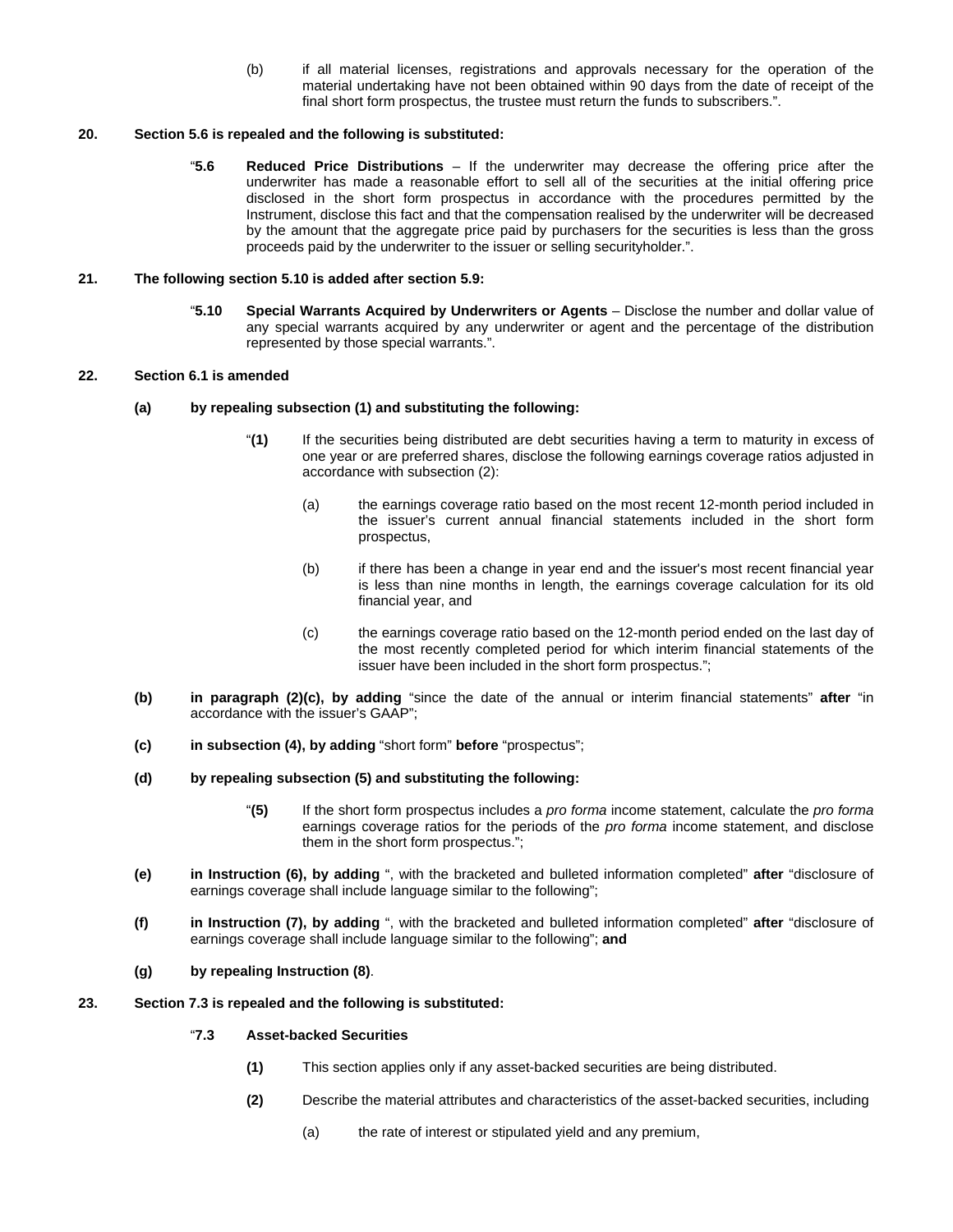- (b) the date for repayment of principal or return of capital and any circumstances in which payments of principal or capital may be made before such date, including any redemption or pre-payment obligations or privileges of the issuer and any events that may trigger early liquidation or amortization of the underlying pool of financial assets,
- (c) provisions for the accumulation of cash flows to provide for the repayment of principal or return of capital,
- (d) provisions permitting or restricting the issuance of additional securities and any other material negative covenants applicable to the issuer,
- (e) the nature, order and priority of the entitlements of holders of asset-backed securities and any other entitled persons or companies to receive cash flows generated from the underlying pool of financial assets, and
- (f) any events, covenants, standards or preconditions that may reasonably be expected to affect the timing or amount of payments or distributions to be made under the asset-backed securities, including those that are dependent or based on the economic performance of the underlying pool of financial assets.
- **(3)** Provide financial disclosure that describes the underlying pool of financial assets, for the period from the date as at which the following information was presented in the issuer's current AIF to a date not more than 90 days before the date of the issuance of a receipt for the preliminary short form prospectus, of
	- (a) the composition of the pool as at the end of the period,
	- (b) income and losses from the pool for the period presented on at least an annual basis or such shorter period as is reasonable given the nature of the underlying pool of assets,
	- (c) the payment, prepayment and collection experience of the pool for the period on at least an annual basis or such shorter period as is reasonable given the nature of the underlying pool of assets;
	- (d) servicing and other administrative fees, and
	- (e) any significant variances experienced in the matters referred to in paragraphs (a) through (d).
- **(4)** Describe the type of financial assets, the manner in which the financial assets originated or will originate and, if applicable, the mechanism and terms of the agreement governing the transfer of the financial assets comprising the underlying pool to or through the issuer, including the consideration paid for the financial assets.
- **(5)** Describe any person or company who
	- (a) originated, sold or deposited a material portion of the financial assets comprising the pool, or has agreed to do so,
	- (b) acts, or has agreed to act, as a trustee, custodian, bailee or agent of the issuer or any holder of the asset-backed securities, or in a similar capacity,
	- (c) administers or services a material portion of the financial assets comprising the pool or provides administrative or managerial services to the issuer, or has agreed to do so, on a conditional basis or otherwise, if
		- (i) finding a replacement provider of the services at a cost comparable to the cost of the current provider is not reasonably likely,
		- (ii) a replacement provider of the services is likely to achieve materially worse results than the current provider,
		- (iii) the current provider of the services is likely to default in its service obligations because of its current financial condition, or
		- (iv) the disclosure is otherwise material,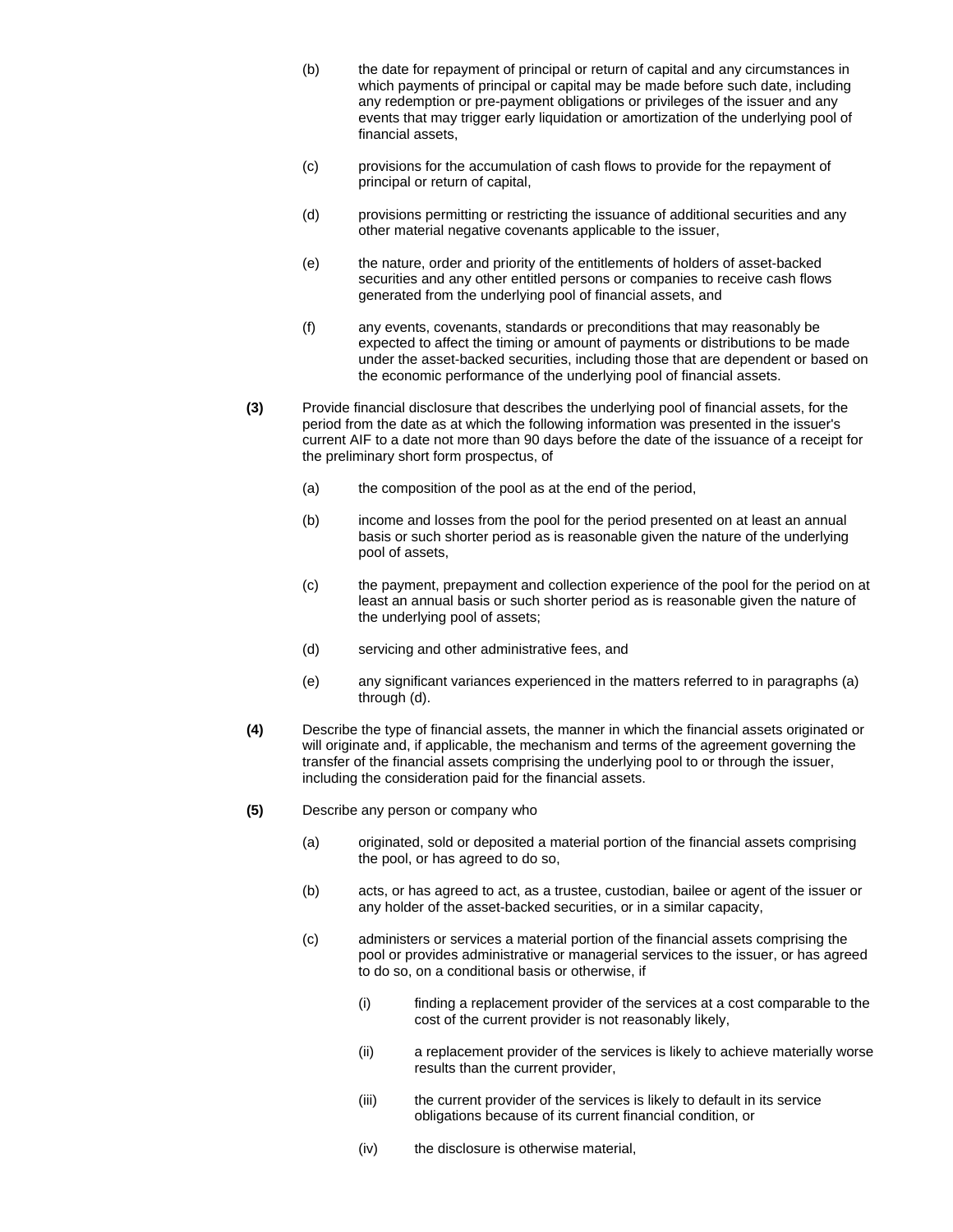- (d) provides a guarantee, alternative credit support or other credit enhancement to support the obligations of the issuer under the asset-backed securities or the performance of some or all of the financial assets in the pool, or has agreed to do so, or
- (e) lends to the issuer in order to facilitate the timely payment or repayment of amounts payable under the asset-backed securities, or has agreed to do so.
- **(6)** Describe the general business activities and material responsibilities under the assetbacked securities of a person or company referred to in subsection (5).
- **(7)** Describe the terms of any material relationships between
	- (a) any of the persons or companies referred to in subsection (5) or any of their respective affiliates, and
	- (b) the issuer.
- **(8)** Describe any provisions relating to termination of services or responsibilities of any of the persons or companies referred to in subsection (5) and the terms on which a replacement may be appointed.
- **(9)** Describe any risk factors associated with the asset-backed securities, including disclosure of material risks associated with changes in interest rates or prepayment levels, and any circumstances where payments on the asset-backed securities could be impaired or disrupted as a result of any reasonably foreseeable event that may delay, divert or disrupt the cash flows dedicated to service the asset-backed securities.

## INSTRUCTIONS

- *(1) Present the information required under subsection (3) in a manner that will enable a reader to easily determine whether, and the extent to which, the events, covenants, standards and preconditions referred to in paragraph (2)(f) have occurred, are being satisfied or may be satisfied*.
- *(2) If the information required under subsection (3) is not compiled specifically from the underlying pool of financial assets, but is compiled from a larger pool of the same assets from which the securitized assets are randomly selected so that the performance of the larger pool is representative of the performance of the pool of securitized assets, then an issuer may comply with subsection (3) by providing the financial disclosure required based on the larger pool and disclosing that it has done so*.
- *(3) Issuers are required to summarize contractual arrangements in plain language and may not merely restate the text of the contracts referred to. The use of diagrams to illustrate the roles of, and the relationship among, the persons and companies referred to in subsection (5) and the contractual arrangements underlying the asset-backed securities is encouraged*.".

#### **24. Paragraph 7.4(c) is repealed and the following is substituted:**

"(c) settlements that are the result of the exercise of the derivatives;".

## **25. Section 7.6 is repealed and the following is substituted:**

"**7.6 Special Warrants, etc.** – If the short form prospectus is used to qualify the distribution of securities issued upon the exercise of special warrants or other securities acquired on a prospectus-exempt basis, disclose that holders of such securities have been provided with a contractual right of rescission and provide the following disclosure in the short form prospectus, with the bracketed information completed:

> "The issuer has granted to each holder of a special warrant a contractual right of rescission of the prospectus-exempt transaction under which the special warrant was initially acquired. The contractual right of rescission provides that if a holder of a special warrant who acquires another security of the issuer on exercise of the special warrant as provided for in the prospectus is, or becomes, entitled under the securities legislation of a jurisdiction to the remedy of rescission because of the short form prospectus or an amendment to the short form prospectus containing a misrepresentation,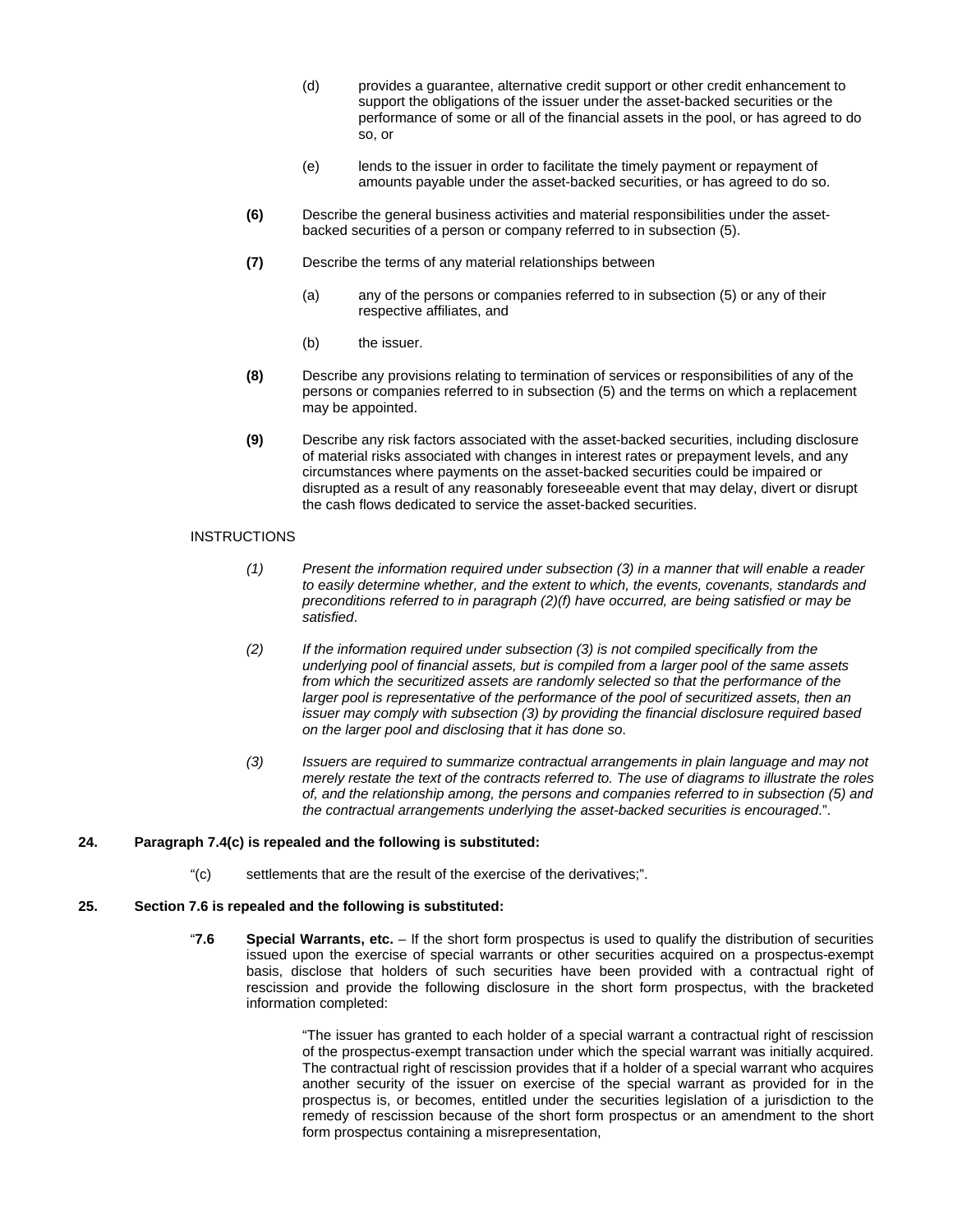- (a) the holder is entitled to rescission of both the holder's exercise of its special warrant and the private placement transaction under which the special warrant was initially acquired,
- (b) the holder is entitled in connection with the rescission to a full refund of all consideration paid to the underwriter or issuer, as the case may be, on the acquisition of the special warrant, and
- (c) if the holder is a permitted assignee of the interest of the original special warrant subscriber, the holder is entitled to exercise the rights of rescission and refund as if the holder was the original subscriber."".

## **26. Section 7.7 is repealed and the following is substituted:**

# "**7.7 Restricted Securities**

- **(1)** If the issuer has outstanding, or proposes to distribute under a short form prospectus restricted securities, subject securities or securities that are, directly or indirectly, convertible into or exercisable or exchangeable for restricted securities or subject securities, provide a detailed description of
	- (a) the voting rights attached to the restricted securities that are the subject of the distribution or that will result from the distribution, either directly or following a conversion, exchange or exercise, and the voting rights, if any, attached to the securities of any other class of securities of the issuer that are the same as or greater than, on a per security basis, those attached to the restricted securities,
	- (b) any significant provisions under applicable corporate and securities law that do not apply to the holders of the restricted securities that are the subject of the distribution or that will result from the distribution, either directly or following a conversion, exchange or exercise, but do apply to the holders of another class of equity securities, and the extent of any rights provided in the constating documents or otherwise for the protection of holders of the restricted securities,
	- (c) any rights under applicable corporate law, in the constating documents or otherwise, of holders of restricted securities that are the subject of the distribution or that will result from the distribution, either directly or following a conversion, exchange or exercise, to attend, in person or by proxy, meetings of holders of equity securities of the issuer and to speak at the meetings to the same extent that holders of equity securities are entitled, and
	- (d) how the issuer complied with, or basis upon which it was exempt from, the requirements of Part 12 of NI 41-101.
- **(2)** If holders of restricted securities do not have all of the rights referred to in subsection (1) the detailed description referred to in that subsection must include, in boldface, a statement of the rights the holders do not have.
- **(3)** If the issuer is required to include the disclosure referred to in subsection (1), state the percentage of the aggregate voting rights attached to the issuer's securities that will be represented by restricted securities after effect has been given to the issuance of the securities being offered.".
- **27. Section 7.8 is amended by striking out** "as to" **and substituting** "about the" **before** "modification, amendment or variation".

#### **28. Section 7.9 is repealed and the following is substituted:**

- "**7.9 Ratings** If the issuer has asked for and received a stability rating, or if the issuer is aware that it has received any other kind of rating, including a provisional rating, from one or more approved rating organizations for the securities being distributed and the rating or ratings continue in effect, disclose
	- (a) each security rating, including a provisional rating or stability rating, received from an approved rating organization,
	- (b) the name of each approved rating organization that has assigned a rating for the securities to be distributed,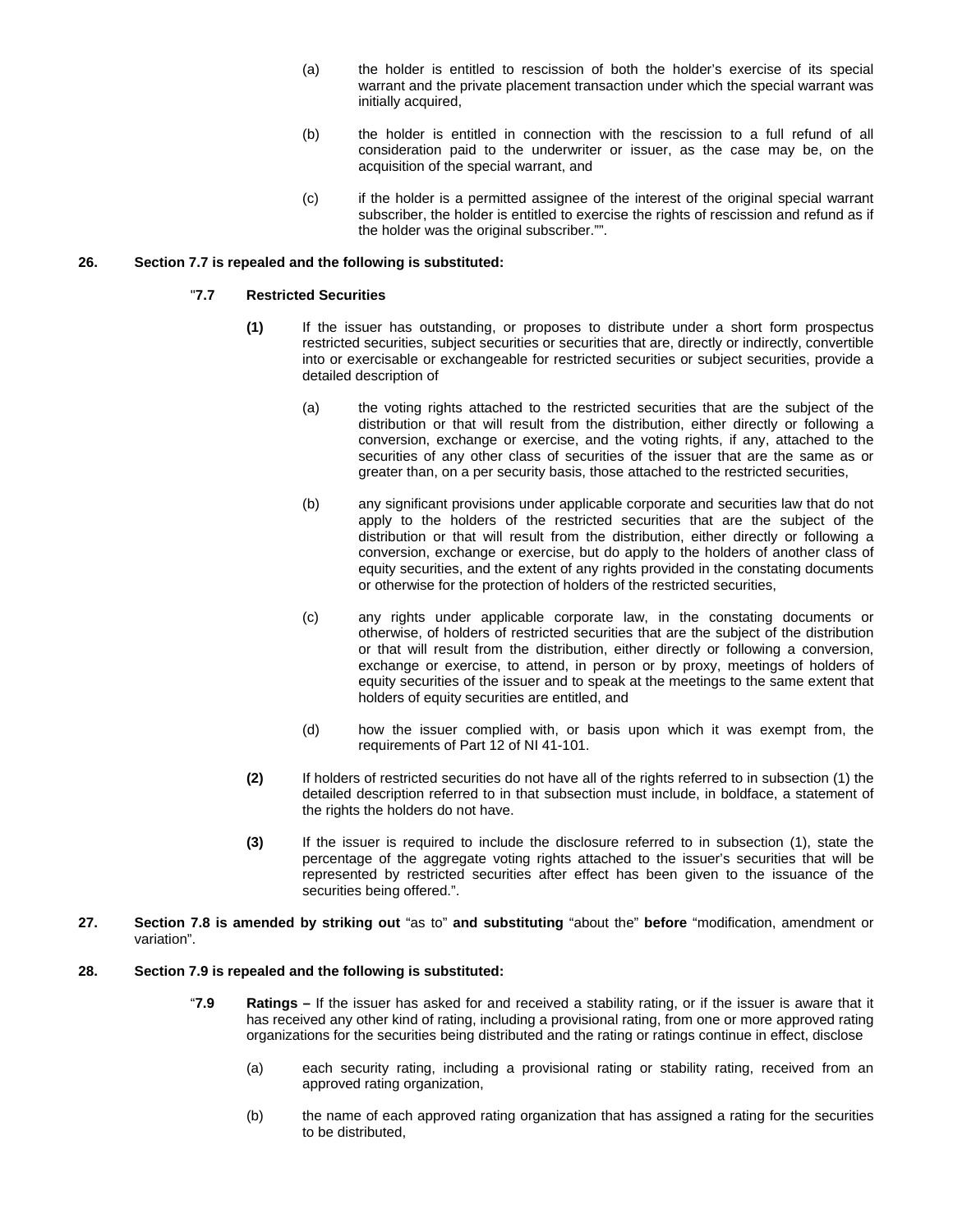- (c) a definition or description of the category in which each approved rating organization rated the securities to be distributed and the relative rank of each rating within the organization's overall classification system,
- (d) an explanation of what the rating addresses and what attributes, if any, of the securities to be distributed are not addressed by the rating,
- (e) any factors or considerations identified by the approved rating organization as giving rise to unusual risks associated with the securities to be distributed,
- (f) a statement that a security rating or a stability rating is not a recommendation to buy, sell or hold securities and may be subject to revision or withdrawal at any time by the rating organization, and
- (g) any announcement made by, or any proposed announcement known to the issuer that is to be made by, an approved rating organization to the effect that the organization is reviewing or intends to revise or withdraw a rating previously assigned and required to be disclosed under this section.

### **INSTRUCTION**

*There may be factors relating to a security that are not addressed by a ratings agency when they give a rating. For example, in the case of cash settled derivatives, factors in addition to the creditworthiness of the issuer, such as the continued subsistence of the underlying interest or the volatility of the price, value or level of the underlying interest may be reflected in the rating analysis. Rather than being addressed in the rating itself, these factors may be described by an approved rating organization by way of a superscript or other notation to a rating. Any such attributes must be discussed in the disclosure under this section.*".

**29. Section 7.10 is amended in the Instruction, by adding** "short form" **before** "prospectus".

#### **30. The following Item 7A is added after Item 7:**

# "**Item 7A. Prior Sales**

- **7A.1 Prior Sales** For each class of securities of the issuer distributed under the short form prospectus and for securities that are convertible into those classes of securities, state, for the 12-month period before the date of the short form prospectus,
	- (a) the price at which the securities have been issued or are to be issued by the issuer or selling securityholder,
	- (b) the number of securities issued at that price, and
	- (c) the date on which the securities were issued.

#### **7A.2 Trading Price and Volume**

- **(1)** For each class of securities of the issuer that is traded or quoted on a Canadian marketplace, identify the marketplace and the price ranges and volume traded or quoted on the Canadian marketplace on which the greatest volume of trading or quotation generally occurs.
- **(2)** If a class of securities of the issuer is not traded or quoted on a Canadian marketplace, but is traded or quoted on a foreign marketplace, identify the foreign marketplace and the price ranges and volume traded or quoted on the foreign marketplace on which the greatest volume or quotation generally occurs.
- **(3)** Provide the information required under subsections (1) and (2) on a monthly basis for each month or, if applicable, partial months of the 12-month period before the date of the short form prospectus.".

#### **31. Item 8 is repealed and the following is substituted:**

## "**Item 8 Selling Securityholder**

**8.1 Selling Securityholder**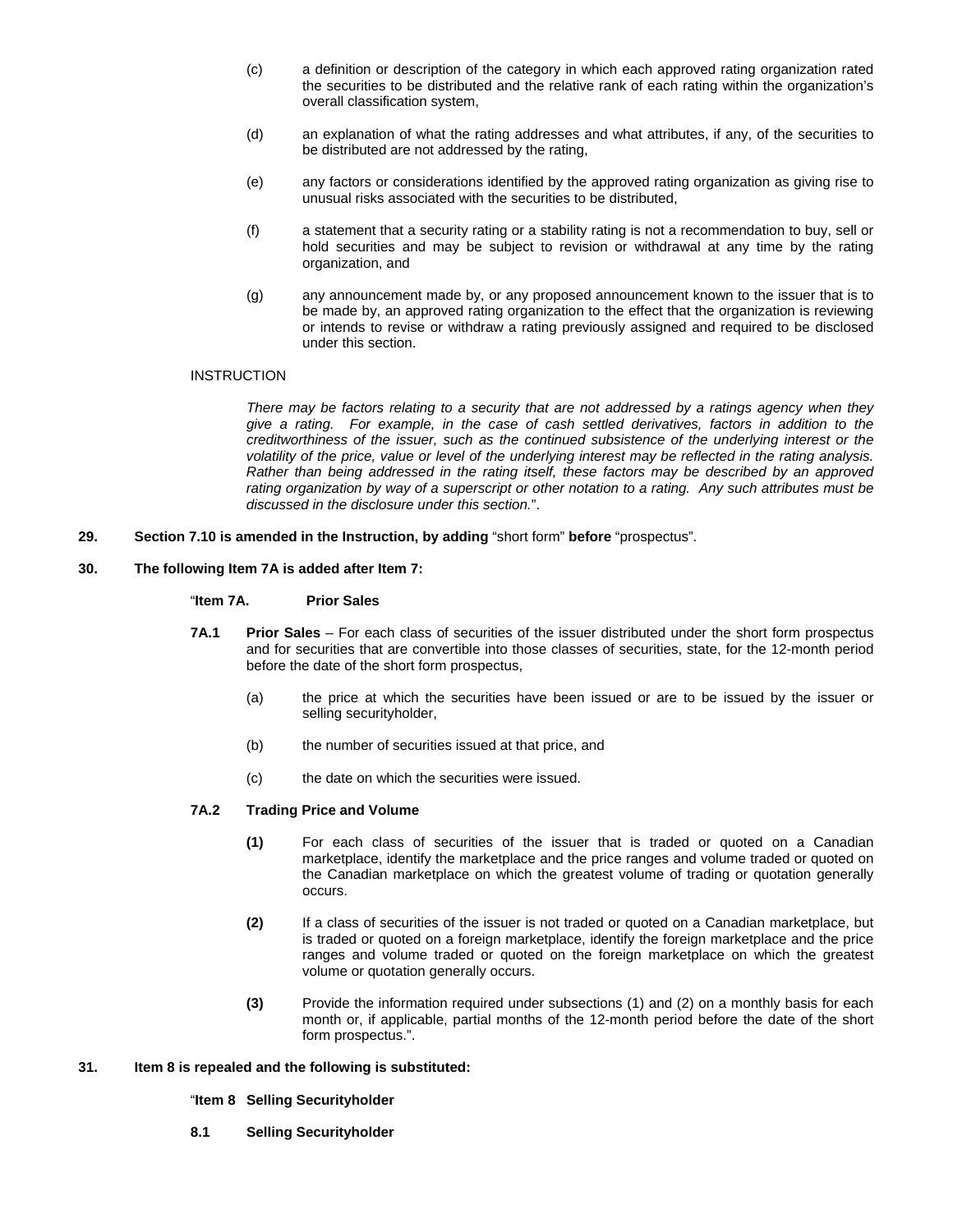- **(1)** If any securities are being distributed for the account of a securityholder, provide the following information for each securityholder:
	- 1. The name.
	- 2. The number or amount of securities owned, controlled or directed of the class being distributed.
	- 3. The number or amount of securities of the class being distributed for the account of the securityholder.
	- 4. The number or amount of securities of the issuer of any class to be owned, controlled or directed after the distribution, and the percentage that number or amount represents of the total outstanding.
	- 5. Whether the securities referred to in paragraph 2, 3 or 4 are owned both of record and beneficially, of record only, or beneficially only.
- **(2)** If securities are being distributed in connection with a restructuring transaction, indicate, to the extent known, the holdings of each person or company described in paragraph 1. of subsection (1) that will exist after effect has been given to the transaction.
- **(3)** If any of the securities being distributed are being distributed for the account of a securityholder and those securities were purchased by the selling securityholder within the two years preceding the date of the short form prospectus, state the date the selling securityholder acquired the securities and, if the securities were acquired in the 12 months preceding the date of the short form prospectus, the cost to the securityholder in the aggregate and on an average cost-per-security basis.
- **(4)** If, to the knowledge of the issuer or the underwriter of the securities being distributed, any selling securityholder is an associate or affiliate of another person or company named as a principal holder of voting securities in the issuer's information circular required to be incorporated by reference under paragraph 7. of subsection 11.1(1), disclose, to the extent known, the material facts of the relationship, including any basis for influence over the issuer held by the person or company other than the holding of voting securities of the issuer.
- **(5)** In addition to the above, include in a footnote to the table the required calculation(s) on a fully-diluted basis.
- **(6)** Describe any material change to the information required to be included in the short form prospectus under subsection (1) to the date of the short form prospectus.

# **INSTRUCTION**

*If a company, partnership, trust or other unincorporated entity is a selling securityholder, disclose, to the extent known, the name of each individual who, through ownership of or control or direction over the securities of that company, trust or other unincorporated entity, or membership in the partnership, as the case may be, is a principal securityholder of that entity.*".

## **32. Item 10 is repealed and the following is substituted:**

#### "**Item 10 Recently Completed and Probable Acquisitions**

**10.1 Application and Definitions –** This Item does not apply to a completed or proposed transaction by the issuer that was or will be accounted for as a reverse takeover or a transaction that is a proposed reverse takeover that has progressed to a state where a reasonable person would believe that the likelihood of the reverse takeover being completed is high.

## **10.2 Significant Acquisitions**

- **(1)** Describe any acquisition
	- (a) that the issuer has completed within 75 days prior to the date of the short form prospectus;
	- (b) that is a significant acquisition for the purposes of Part 8 of NI 51-102; and
	- (c) for which the issuer has not yet filed a business acquisition report under NI 51-102.
- **(2)** Describe any proposed acquisition by an issuer that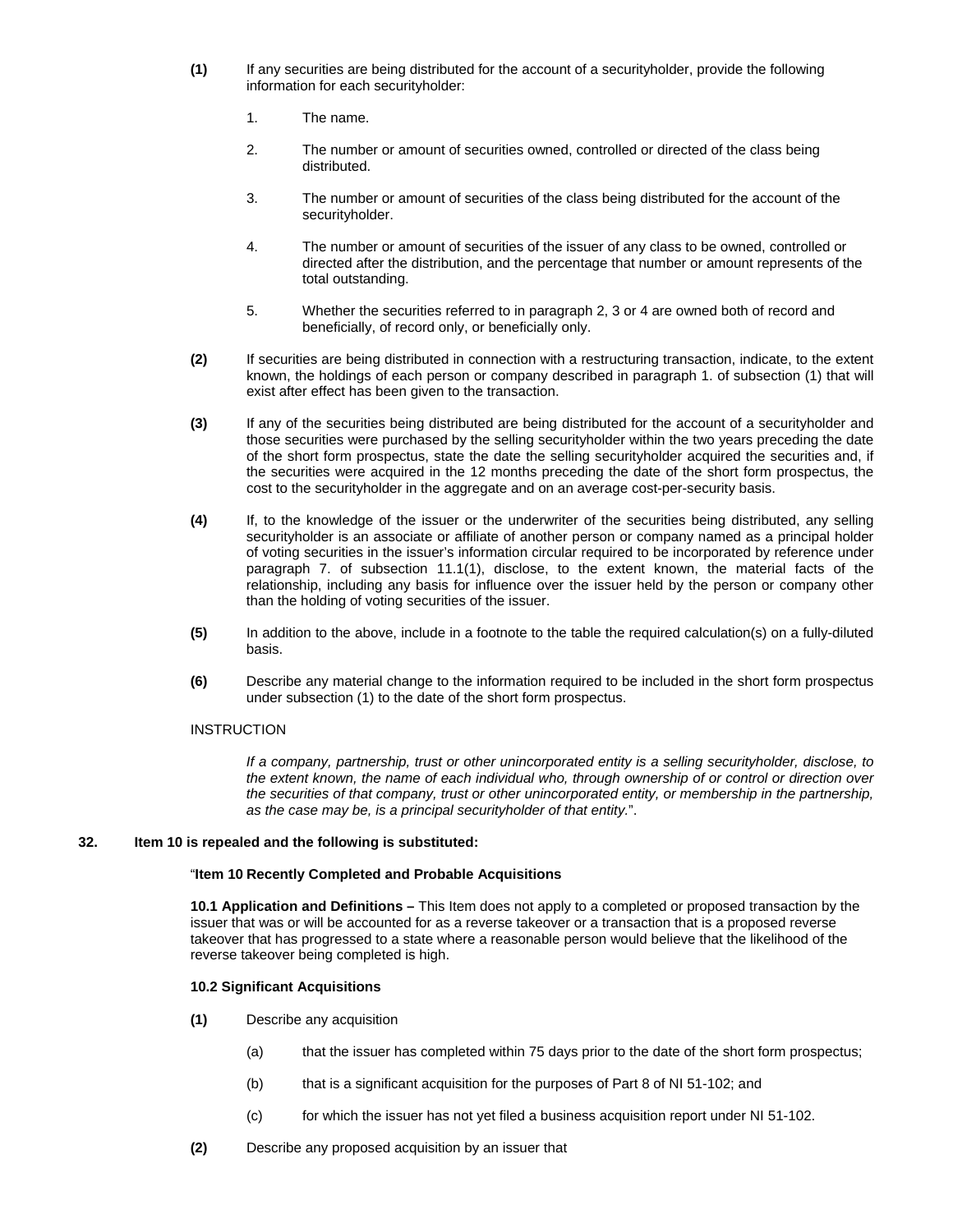- (a) has progressed to a state where a reasonable person would believe that the likelihood of the issuer completing the acquisition is high; and
- (b) would be a significant acquisition for the purposes of Part 8 of NI 51-102 if completed as of the date of the short form prospectus.
- **(3)** If disclosure about an acquisition or proposed acquisition is required under subsection (1) or (2), include financial statements of or other information about the acquisition or proposed acquisition if the inclusion of the financial statements is necessary for the short form prospectus to contain full, true and plain disclosure of all the material facts relating to the securities being distributed.
- **(4)** The requirement to include financial statements or other information under subsection (3) must be satisfied by including
	- (a) the financial statements or other information that will be required to be included in, or incorporated by reference into, a business acquisition report filed under Part 8 of NI 51-102, or
	- (b) satisfactory alternative financial statements or other information.

#### **INSTRUCTION**

*For the description of the acquisition or proposed acquisition, include the information required by sections 2.1 through 2.6 of Form 51-102F4. For a proposed acquisition, modify this information as necessary to convey that the acquisition is not yet completed*.".

#### **33. The following Item 10A is added after Item 10.**

#### "**Item 10A Reverse Takeover and Probable Reverse Takeover**

- **10A.1 Completed Reverse Takeover Disclosure** If the issuer has completed a reverse takeover since the end of the financial year in respect of which the issuer's current AIF is incorporated by reference into the short form prospectus under paragraph 1. of subsection 11.1(1), provide disclosure about the reverse takeover acquirer by complying with the following:
	- 1. If the reverse takeover acquirer satisfies the criteria set out in paragraphs 2.2(a), (b), (c), and (d) of the Instrument, incorporate by reference into the short form prospectus all documents that would be required to be incorporated by reference under Item 11 if the reverse takeover acquirer were the issuer of the securities.
	- 2. If paragraph 1 does not apply to the reverse takeover acquirer, include in the short form prospectus the same disclosure about the reverse takeover acquirer that would be required to be contained in Form 41-101F1 if the reverse takeover acquirer were the issuer of the securities being distributed and the reverse takeover acquirer were distributing those securities by way of the short form prospectus.
- **10A.2 Probable Reverse Takeover Disclosure** If the issuer is involved in a proposed reverse takeover that has progressed to a state where a reasonable person would believe that the likelihood of the reverse takeover being completed is high, provide disclosure about the reverse takeover acquirer by complying with the following:
	- 1. If the reverse takeover acquirer satisfies the criteria set out in paragraphs 2.2(a), (b), (c), and (d) of the Instrument, incorporate by reference into the short form prospectus all documents that would be required to be incorporated by reference under Item 11 if the reverse takeover acquirer were the issuer of the securities.
	- 2. If paragraph 1 does not apply to the reverse takeover acquirer, include in the short form prospectus the same disclosure about the reverse takeover acquirer that would be required to be contained in Form 41-101F1, if the reverse takeover acquirer were the issuer of the securities being distributed and the reverse takeover acquirer were distributing those securities by way of the short form prospectus.".

#### **34. Subsection 11.1(1) is amended**

**(a) in paragraph 4.,**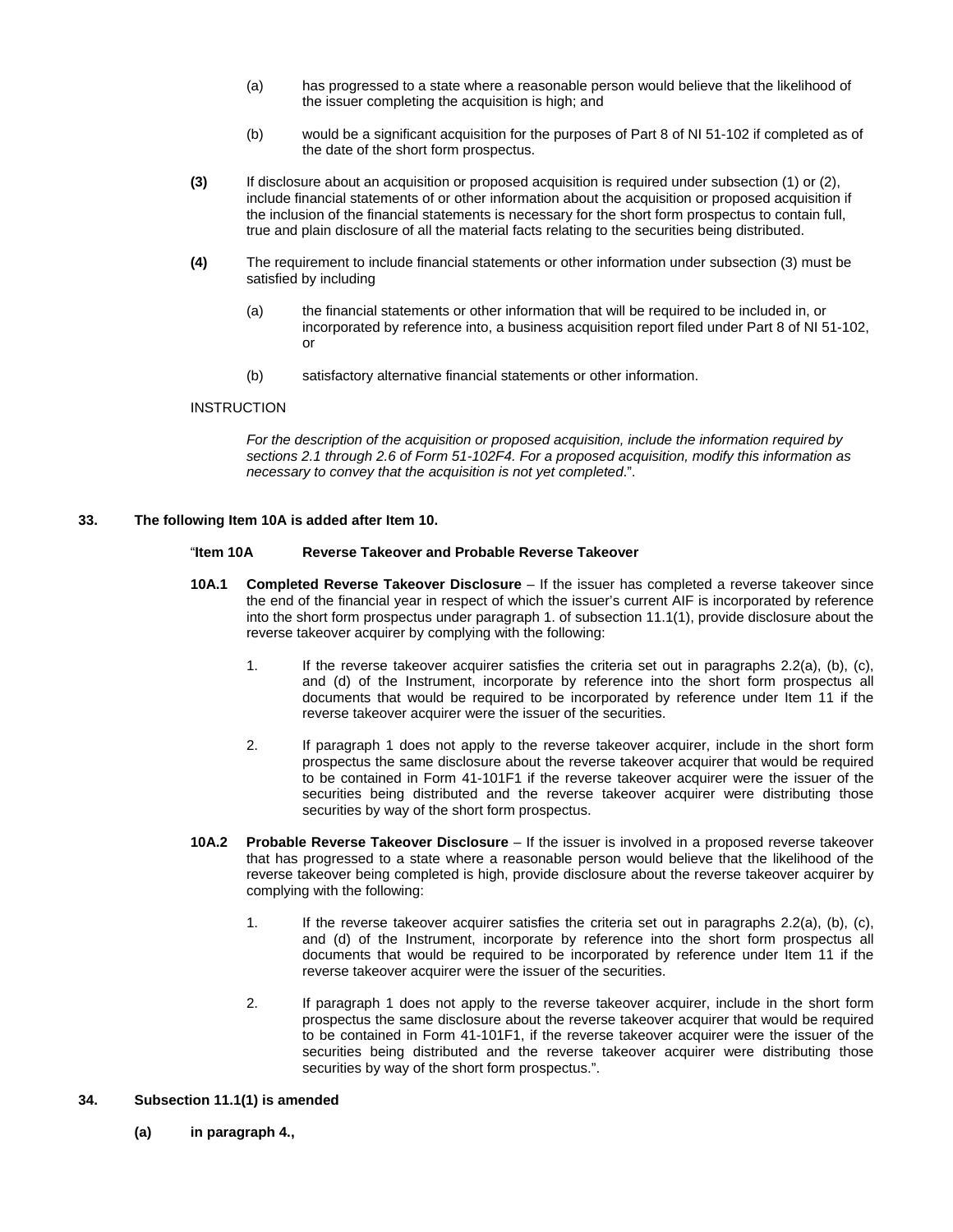- **(i) by adding** "short form" **before** "prospectus", **and**
- **(ii) by adding** "historical" **before** "financial information";
- **(b) in paragraph 6., by striking out** "most recent audited financial statements" **and substituting** "current annual financial statements"; **and**
- **(c) by repealing paragraphs 7., 8., and 9. and substituting the following:** 
	- "7. Any information circular filed by the issuer under Part 9 of NI 51-102 or Part 12 of NI 81-106 since the beginning of the financial year in respect of which the issuer's current AIF is filed, other than an information circular prepared in connection with an annual general meeting if the issuer has filed and incorporated by reference an information circular for a subsequent annual general meeting.";
	- 8. The most recent Form 51-101F1, Form 51-101F2 and Form 51-101F3, filed by an SEC issuer, unless
		- (a) the issuer's current AIF is in the form of Form 51-102F2; or
		- (b) the issuer is otherwise exempted from the requirements of NI 51-101.
	- 9. Any other disclosure document which the issuer has filed pursuant to an undertaking to a provincial and territorial securities regulatory authority since the beginning of the financial year in respect of which the issuer's current AIF is filed.
	- 10. Any other disclosure document of the type listed in paragraphs 1 through 8 that the issuer has filed pursuant to an exemption from any requirement under securities legislation since the beginning of the financial year in respect of which the issuer's current AIF is filed.".

# **35. Section 11.3 is amended**

# **(a) by repealing subsection (1) and substituting the following:**

"(1) If the issuer does not have a current AIF or current annual financial statements and is relying on the exemption in subsection 2.7(1) of the Instrument, include the disclosure, including financial statements and related MD&A, that would otherwise have been required to have been included in a current AIF and current annual financial statements and related MD&A under section 11.1."; **and** 

## **(b) in the INSTRUCTION,**

- **(i) by striking out** "*reorganization*" **and substituting** "*restructuring transaction*", **and**
- **(ii) by striking out** "*issuer*" **and substituting** "*entity*" **after** "*financial statements of any*".

## **36. Section 12.1 is amended**

- **(a) in paragraph 1., by adding** "in at least one jurisdiction" **after** "If the credit supporter is a reporting issuer";
- **(b) in paragraph 2., by adding** "in any jurisdiction" **after** "If the credit supporter is not a reporting issuer"; **and**
- **(c) in paragraph 4., by striking out** ", and in Québec, disclosure of all material facts likely to affect the value or the market price, of".

## **37. Item 13 is repealed and the following is substituted:**

## "**Item 13 Exemptions for Certain Issues of Guaranteed Securities**

- **13.1 Definitions and Interpretation**
- **(1)** In this Item
	- (a) the impact of subsidiaries, on a combined basis, on the financial results of the parent entity is "minor" if each item of the summary financial information of the subsidiaries, on a combined basis, represents less than 3% of the total consolidated amounts,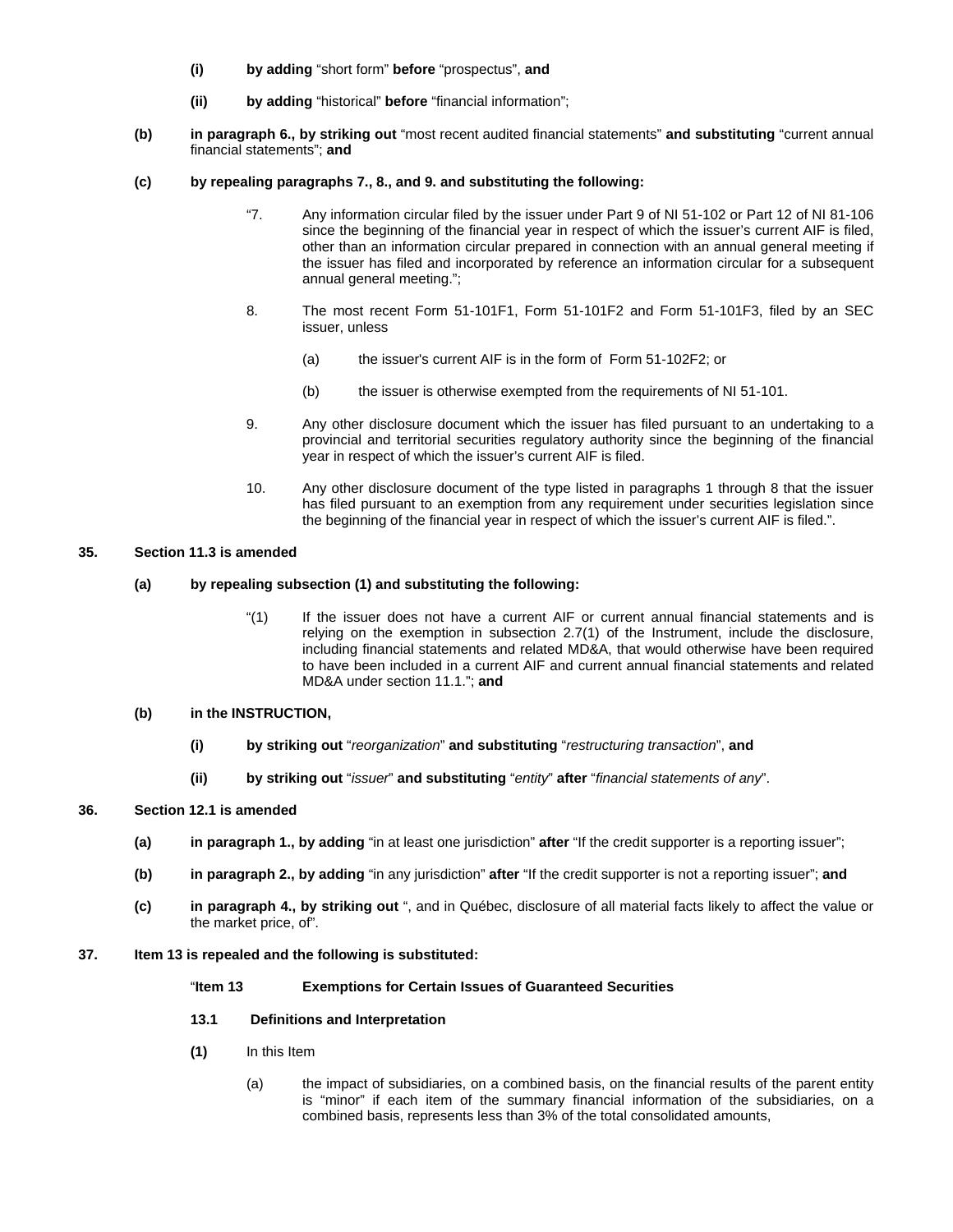- (b) a parent entity has "limited independent operations" if each item of its summary financial information represents less than 3% of the total consolidated amounts,
- (c) a subsidiary is a "finance subsidiary" if it has minimal assets, operations, revenues or cash flows other than those related to the issuance, administration and repayment of the security being distributed and any other securities guaranteed by its parent entity,
- (d) "parent credit supporter" means a credit supporter of which the issuer is a subsidiary,
- (e) "parent entity" means a parent credit supporter for the purposes of sections 13.2 and 13.3 and an issuer for the purpose of section 13.4,
- (f) "subsidiary credit supporter" means a credit supporter that is a subsidiary of the parent credit supporter, and
- (g) "summary financial information" includes the following line items:
	- (i) sales or revenues;
	- (ii) income from continuing operations;
	- (iii) net earnings or loss; and
	- (iv) unless the issuer's GAAP permits the preparation of the credit support issuer's balance sheet without classifying assets and liabilities between current and noncurrent and the credit support issuer provides alternative meaningful financial information which is more appropriate to the industry,
		- (A) current assets;
		- (B) non-current assets;
		- (C) current liabilities; and
		- (D) non-current liabilities.
- **(2)** For the purposes of this Item, consolidating summary financial information must be prepared on the following basis
	- (a) an entity's annual or interim summary financial information must be derived from the entity's financial information underlying the corresponding consolidated financial statements of the parent entity included in the short form prospectus,
	- (b) the parent entity column must account for investments in all subsidiaries under the equity method, and
	- (c) all subsidiary entity columns must account for investments in non-credit supporter subsidiaries under the equity method.
- **13.2 Issuer is Wholly-owned Subsidiary of Parent Credit Supporter** Despite Items 6 and 11, an issuer is not required to incorporate by reference into the short form prospectus any of its documents under paragraphs 1 to 4 and 6 to 8 of subsection 11.1(1) or include in the short form prospectus its earning coverage ratios under section 6.1, if
	- (a) a parent credit supporter has provided full and unconditional credit support for the securities being distributed;
	- (b) the parent credit supporter satisfies the criterion in paragraph  $2.4(1)(b)$  of the Instrument;
	- (c) the securities being distributed are non-convertible debt securities, non-convertible preferred shares, or convertible debt securities or convertible preferred shares that are convertible, in each case, into non-convertible securities of the parent credit supporter;
	- (d) the parent credit supporter is the beneficial owner of all the issued and outstanding equity securities of the issuer;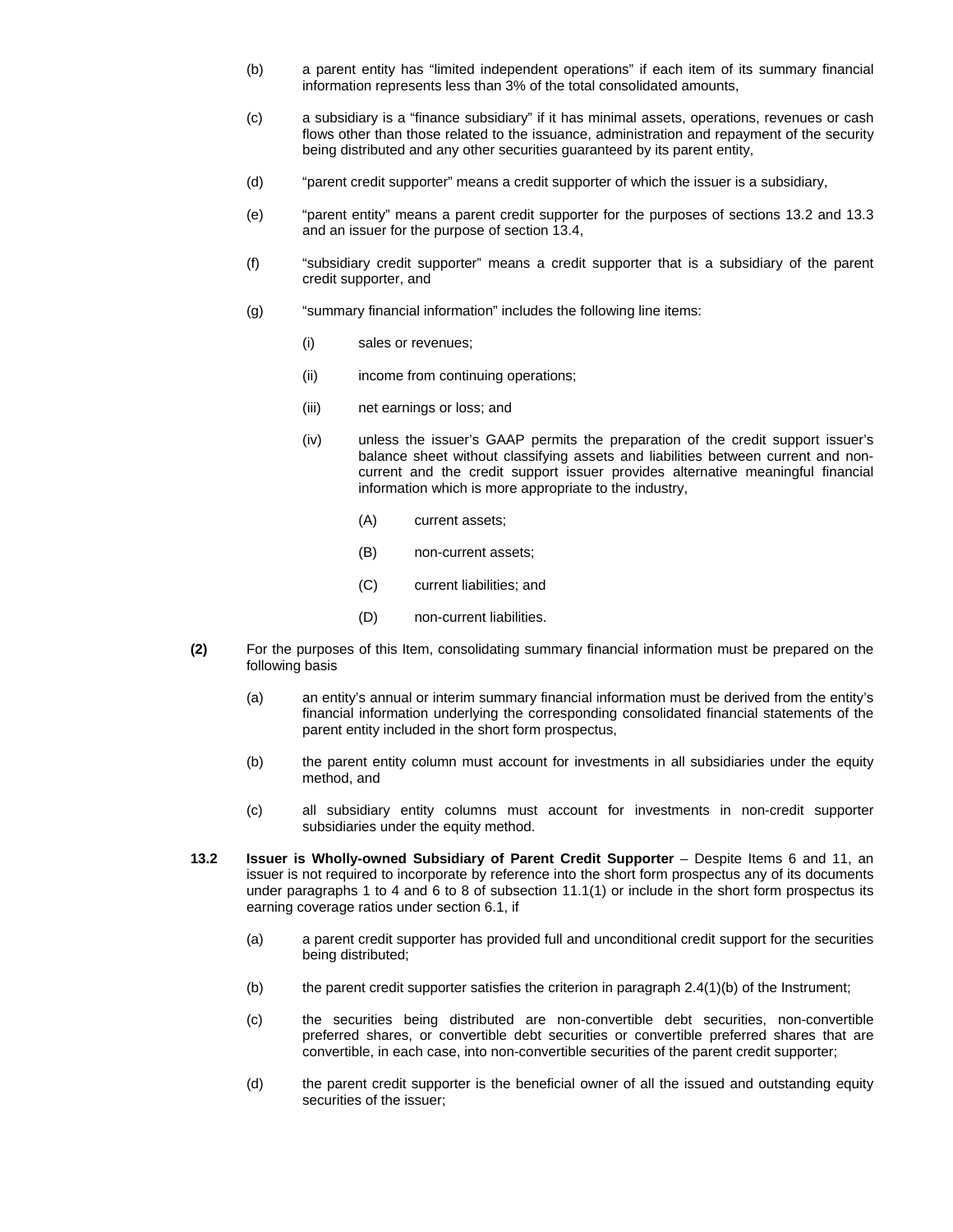- (e) no other subsidiary of the parent credit supporter has provided a guarantee or alternative credit support for all or substantially all of the payments to be made under the securities being distributed;
- (f) the issuer includes in the short form prospectus either
	- (i) a statement that the financial results of the issuer are included in the consolidated financial results of the parent credit supporter, if
		- (A) the issuer is a finance subsidiary, and
		- (B) the impact of any subsidiaries of the parent credit supporter on a combined basis, excluding the issuer, on the consolidated financial results of the parent credit supporter is minor, or
	- (ii) for the periods covered by the parent credit supporter's interim and annual consolidated financial statements included in the short form prospectus under section 12.1, consolidating summary financial information for the parent credit supporter presented with a separate column for each of the following:
		- (A) the parent credit supporter;
		- (B) the issuer;
		- (C) any other subsidiaries of the parent credit supporter on a combined basis;
		- (D) consolidating adjustments;
		- (E) the total consolidated amounts.

#### **13.3 Issuer is Wholly-owned Subsidiary of, and One or More Subsidiary Credit Supporters Controlled by, Parent Credit Supporter**

- **(1)** Despite Items 6, 11 and 12, an issuer is not required to incorporate by reference into the short form prospectus any of its documents under paragraphs 1 to 4 and 6 to 8 of subsection 11.1(1), or include in the short form prospectus its earning coverage ratios under section 6.1, or include in the short form prospectus the disclosure of one or more subsidiary credit supporters required by section 12.1, if
	- (a) a parent credit supporter and one or more subsidiary credit supporters have each provided full and unconditional credit support for the securities being distributed;
	- (b) the parent credit supporter satisfies the criterion in paragraph 2.4(1)(b) of the Instrument;
	- (c) the guarantees or alternative credit supports are joint and several;
	- (d) the securities being distributed are non-convertible debt securities, non-convertible preferred shares, or convertible debt securities or convertible preferred shares that are convertible, in each case, into non-convertible securities of the parent credit supporter;
	- (e) the parent credit supporter is the beneficial owner of all the issued and outstanding equity securities of the issuer;
	- (f) the parent credit supporter controls each subsidiary credit supporter and the parent credit supporter has consolidated the financial statements of each subsidiary credit supporter into the parent credit supporter's financial statements that are included in the short form prospectus; and
	- (g) the issuer includes in the short form prospectus for the periods covered by the parent credit supporter's financial statements included in the short form prospectus under section 12.1, consolidating summary financial information for the parent credit supporter presented with a separate column for each of the following:
		- (i) the parent credit supporter;
		- (ii) the issuer;
		- (iii) each subsidiary credit supporter on a combined basis;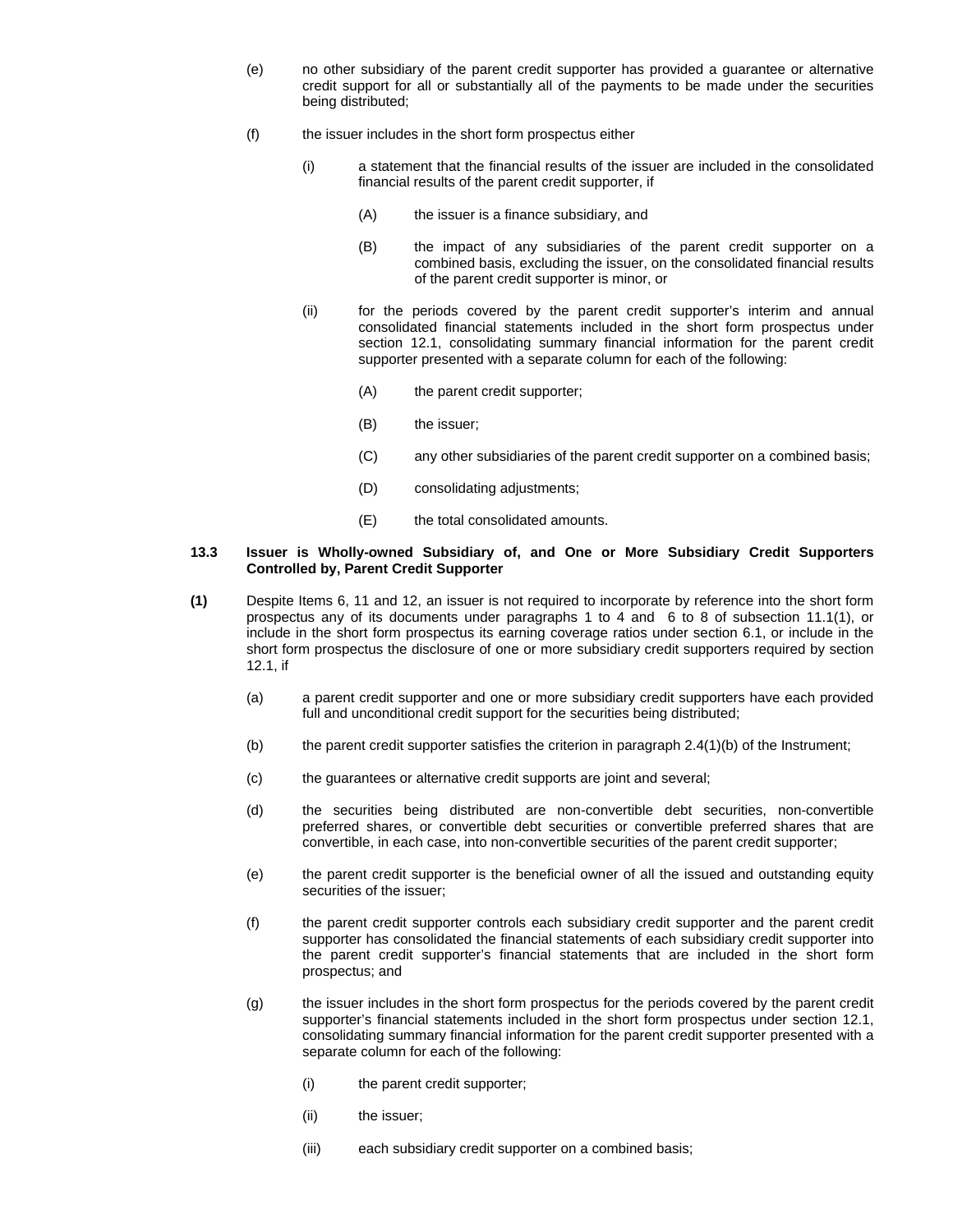- (iv) any other subsidiaries of the parent credit supporter on a combined basis;
- (v) consolidating adjustments;
- (vi) the total consolidated amounts.
- **(2)** Despite paragraph (1)(g)
	- (a) if the impact of any subsidiaries of the parent credit supporter on a combined basis, excluding the issuer and all subsidiary credit supporters, on the consolidated financial results of the parent credit supporter is minor, column (iv) may be combined with another column, and
	- (b) if the issuer is a finance subsidiary, column (ii) may be combined with another column.
- **13.4 One or More Credit Supporters Controlled by Issuer** Despite Item 12, an issuer is not required to include in the short form prospectus the credit supporter disclosure for one or more credit supporters required by section 12.1, if
	- (a) one or more credit supporters have each provided full and unconditional credit support for the securities being distributed,
	- (b) if there is more than one credit supporter, the guarantee or alternative credit supports are joint and several,
	- (c) the securities being distributed are non-convertible debt securities or non-convertible preferred shares, or convertible debt securities or convertible preferred shares that are convertible, in each case, into non-convertible securities of the issuer,
	- (d) the issuer controls each credit supporter and the issuer has consolidated the financial statements of each credit supporter into the issuer's financial statements that are included in the short form prospectus, and
	- (e) the issuer includes in the short form prospectus either
		- (i) a statement that the financial results of the credit supporter(s) are included in the consolidated financial results of the issuer, if
			- (A) the issuer has limited independent operations, and
			- (B) the impact of any subsidiaries of the issuer on a combined basis, excluding the credit supporter(s) but including any subsidiaries of the credit supporter(s) that are not themselves credit supporters, on the consolidated financial results of the issuer is minor, or
		- (ii) for the periods covered by the issuer's financial statements included in the short form prospectus under Item 11, consolidating summary financial information for the issuer, presented with a separate column for each of the following:
			- (A) the issuer;
			- (B) the credit supporters on a combined basis;
			- (C) any other subsidiaries of the issuer on a combined basis;
			- (D) consolidating adjustments;
			- (E) the total consolidated amounts.".

#### **38. Section 14.1 is repealed and the following is substituted:**

# "**14.1 Relationship between Issuer or Selling Securityholder and Underwriter**

**(1)** If the issuer or selling securityholder is a connected issuer or related issuer of an underwriter of the distribution, or if the issuer or selling securityholder is also an underwriter of the distribution, comply with the requirements of NI 33-105.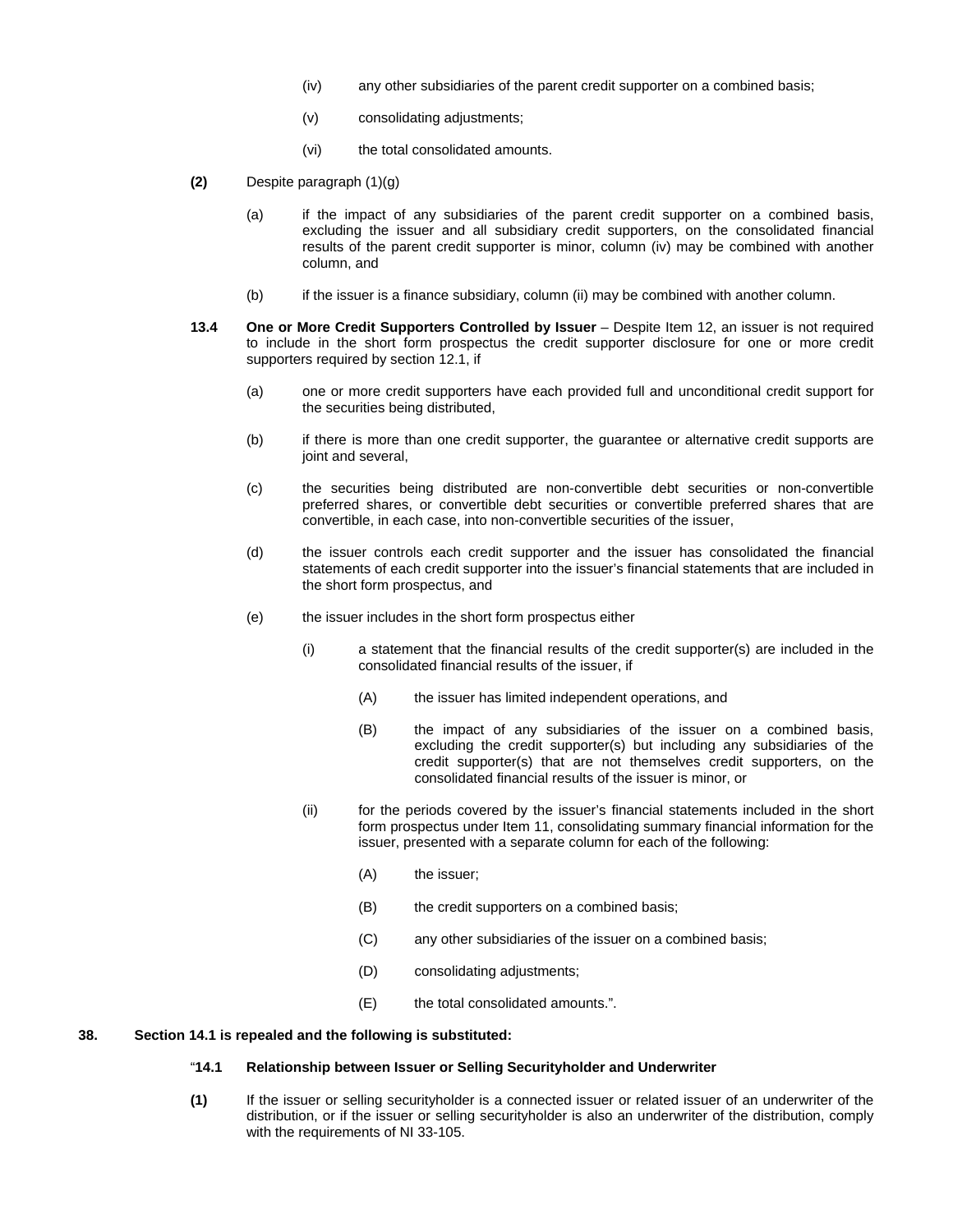- **(2)** For the purposes of subsection (1), "connected issuer" and "related issuer" have the same meaning as in NI 33-105.".
- **39. Section 15.1 is amended by striking out** "statement, report or valuation" **wherever it occurs and substituting**  "report, valuation, statement or opinion".

#### **40. Item 16 is repealed and the following is substituted:**

#### "**Item 16 Promoters**

#### **16.1 Promoters**

- **(1)** For a person or company that is, or has been within the two years immediately preceding the date of the short form prospectus, a promoter of the issuer or subsidiary of the issuer, state, to the extent not disclosed elsewhere in a document incorporated by reference in the short form prospectus,
	- (a) the person or company's name,
	- (b) the number and percentage of each class of voting securities and equity securities of the issuer or any of its subsidiaries beneficially owned, or controlled or directed, directly or indirectly, by the person or company,
	- (c) the nature and amount of anything of value, including money, property, contracts, options or rights of any kind received or to be received by the promoter, directly or indirectly, from the issuer or from a subsidiary of the issuer, and the nature and amount of any assets, services or other consideration received or to be received by the issuer or a subsidiary of the issuer in return, and
	- (d) for an asset acquired within the two years before the date of the preliminary short form prospectus, or to be acquired, by the issuer or by a subsidiary of the issuer from a promoter,
		- (i) the consideration paid or to be paid for the asset and the method by which the consideration has been or will be determined,
		- (ii) the person or company making the determination referred to in subparagraph (i) and the person or company's relationship with the issuer or the promoter or an affiliate of the issuer or promoter, and
		- (iii) the date that the asset was acquired by the promoter and the cost of the asset to the promoter.
- **(2)** If a promoter referred to in subsection (1) is, as at the date of the preliminary short form prospectus, or was within 10 years before the date of the preliminary short form prospectus, a director, chief executive officer or chief financial officer of any person or company that
	- (a) was subject to an order that was issued while the promoter was acting in the capacity as director, chief executive officer or chief financial officer, or
	- (b) was subject to an order that was issued after the promoter ceased to be a director, chief executive officer or chief financial officer and which resulted from an event that occurred while the promoter was acting in the capacity as director, chief executive officer or chief financial officer,

state the fact and describe the basis on which the order was made and whether the order is still in effect.

- **(3)** For the purposes of subsection (2), "order" means:
	- (a) a cease trade order,
	- (b) an order similar to a cease trade order, or
	- (c) an order that denied the relevant person or company access to any exemption under securities legislation,

that was in effect for a period of more than 30 consecutive days.

**(4)** If a promoter referred to in subsection (1)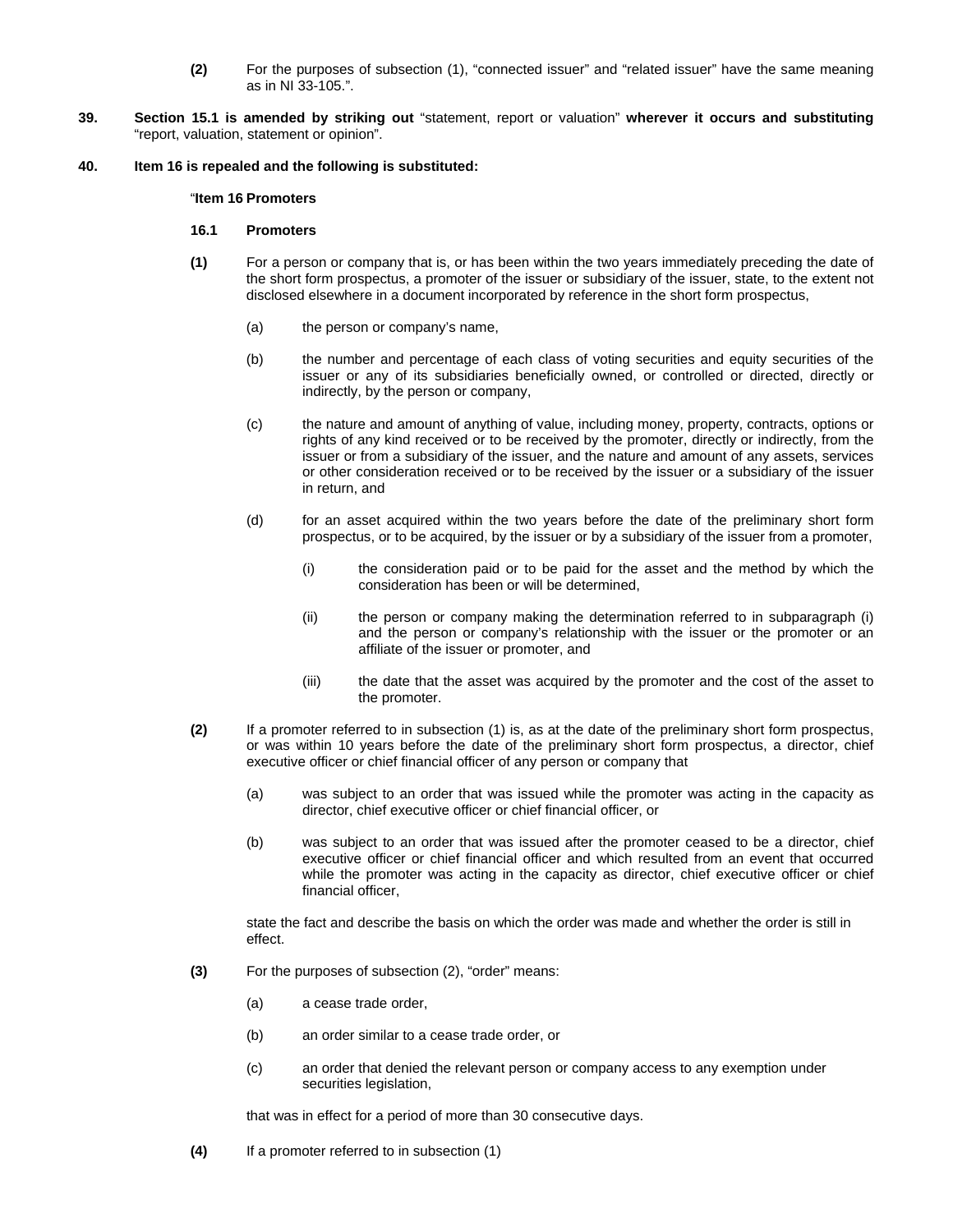- (a) is, at the date of the preliminary short form prospectus, or has been within the 10 years before the date of the preliminary short form prospectus, a director or executive officer of any person or company that, while the promoter was acting in that capacity, or within a year of that person ceasing to act in that capacity, became bankrupt, made a proposal under any legislation relating to bankruptcy or insolvency or was subject to or instituted any proceedings, arrangement or compromise with creditors or had a receiver, receiver manager or trustee appointed to hold its assets, state the fact, or
- (b) has, within the 10 years before the date of the preliminary short form prospectus, become bankrupt, made a proposal under any legislation relating to bankruptcy or insolvency, or became subject to or instituted any proceedings, arrangement or compromise with creditors, or had a receiver, receiver manager or trustee appointed to hold the assets of the promoter, state the fact.
- **(5)** Describe the penalties or sanctions imposed and the grounds on which they were imposed or the terms of the settlement agreement and the circumstances that gave rise to the settlement agreement, if a promoter referred to in subsection (1) has been subject to
	- (a) any penalties or sanctions imposed by a court relating to provincial and territorial securities legislation or by a provincial and territorial securities regulatory authority or has entered into a settlement agreement with a provincial and territorial securities regulatory authority, or
	- (b) any other penalties or sanctions imposed by a court or regulatory body that would be likely to be considered important to a reasonable investor in making an investment decision.
- **(6)** Despite subsection (5), no disclosure is required of a settlement agreement entered into before December 31, 2000 unless the disclosure would likely be considered important to a reasonable investor in making an investment decision.

# **INSTRUCTIONS**

- *(1) The disclosure required by subsections (2), (4) and (5) also applies to any personal holding companies of any of the persons referred to in subsections (2), (4), and (5).*
- *(2) A management cease trade order which applies to a promoter referred to in subsection (1) is an "order" for the purposes of paragraph (2)(a) and must be disclosed, whether or not the director, chief executive officer or chief financial officer was named in the order.*
- *(3) For the purposes of this section, a late filing fee, such as a filing fee that applies to the late filing of an insider report, is not a "penalty or sanction".*
- *(4) The disclosure in paragraph (2)(a) only applies if the promoter was a director, chief executive officer or chief financial officer when the order was issued against the person or company. The issuer does not have to provide disclosure if the promoter became a director, chief executive officer or chief financial officer after the order was issued.*".

## **41. Item 17 is repealed and the following substituted:**

## "**Item 17 Risk Factors**

**17.1 Risk Factors** – Describe the factors material to the issuer that a reasonable investor would consider relevant to an investment in the securities being distributed.

## **INSTRUCTIONS**

- *(1) Issuers may cross-reference to specific risk factors relevant to the securities being distributed that are discussed in their current AIF*.
- *(2) Disclose risks in the order of seriousness from the most serious to the least serious.*
- *(3) A risk factor should not be de-emphasized by including excessive caveats or conditions.*".
- **42. Section 18.1 is amended by striking out** ", and in Québec not to make any misrepresentation likely to affect the value or market price of,".
- **43. Section 20.1 is repealed and the following substituted:**